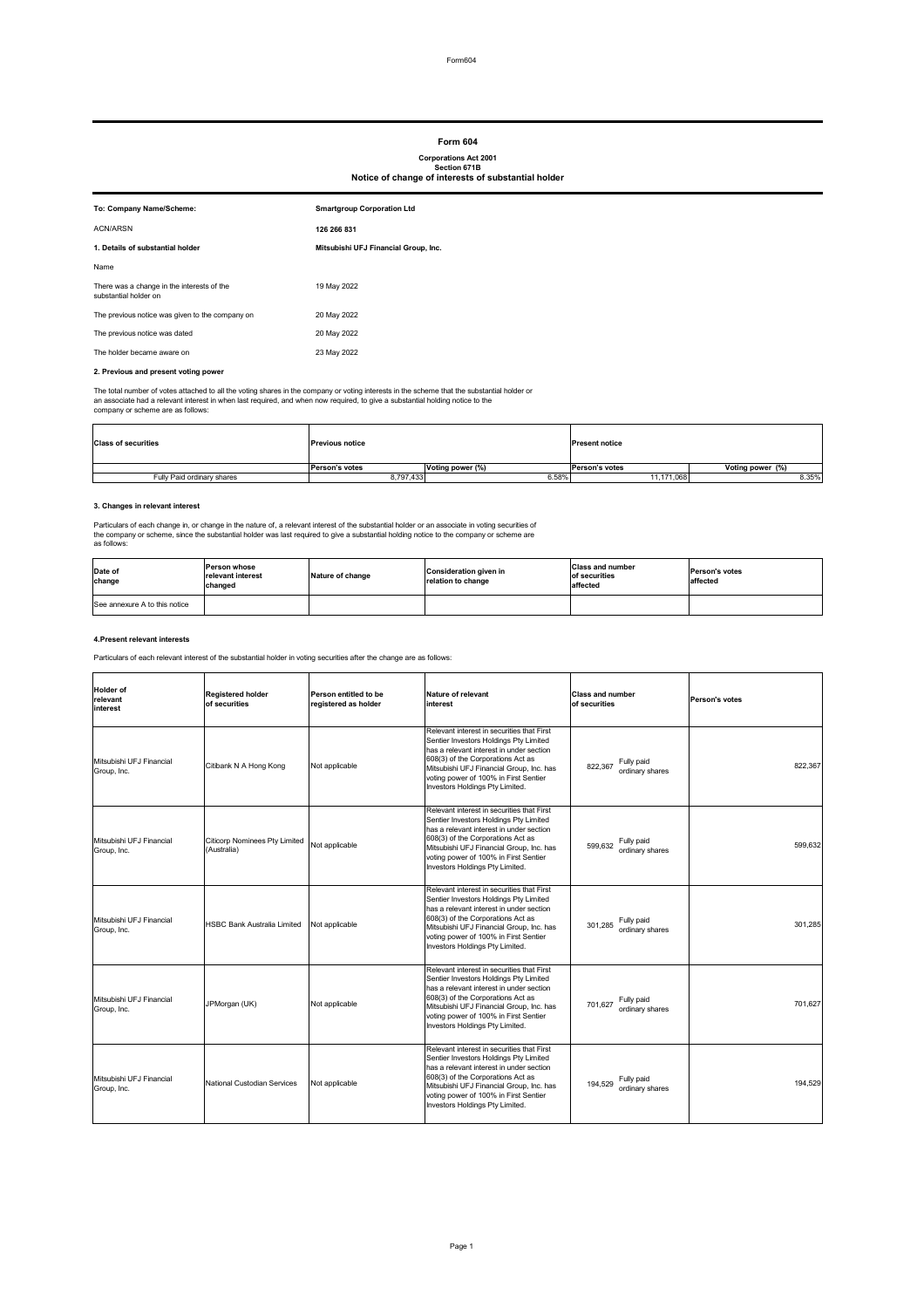# **5. Changes in association**

The persons who have become associates of, ceased to be associates of, or have changed the nature of their association with, the substantial holder in relation to voting interests in the company or scheme are as follows:

## **6. Addresses**

## The addresses of persons named in this form are as follows:

| Mitsubishi UFJ Financial<br>Group, Inc. | State Street Global Advisors<br>(Australia) Limited             | Not applicable | Relevant interest in securities that First<br>Sentier Investors Holdings Pty Limited<br>has a relevant interest in under section<br>608(3) of the Corporations Act as<br>Mitsubishi UFJ Financial Group, Inc. has<br>voting power of 100% in First Sentier<br>Investors Holdings Pty Limited. | Fully paid<br>16,234<br>ordinary shares    | 16,234    |
|-----------------------------------------|-----------------------------------------------------------------|----------------|-----------------------------------------------------------------------------------------------------------------------------------------------------------------------------------------------------------------------------------------------------------------------------------------------|--------------------------------------------|-----------|
| Mitsubishi UFJ Financial<br>Group, Inc. | Citibank N A Hong Kong                                          | Not applicable | Relevant interest in securities that First<br>Sentier Investors Holdings Pty Limited<br>has a relevant interest in under section<br>608(3) of the Corporations Act as<br>Mitsubishi UFJ Financial Group, Inc. has<br>voting power of 100% in First Sentier<br>Investors Holdings Pty Limited. | Fully paid<br>786,504<br>ordinary shares   | 786,504   |
| Mitsubishi UFJ Financial<br>Group, Inc. | <b>Citicorp Nominees Pty Limited</b><br>(Australia)             | Not applicable | Relevant interest in securities that First<br>Sentier Investors Holdings Pty Limited<br>has a relevant interest in under section<br>608(3) of the Corporations Act as<br>Mitsubishi UFJ Financial Group, Inc. has<br>voting power of 100% in First Sentier<br>Investors Holdings Pty Limited. | Fully paid<br>1,861,408<br>ordinary shares | 1,861,408 |
| Mitsubishi UFJ Financial<br>Group, Inc. | Northern Trust Company                                          | Not applicable | Relevant interest in securities that First<br>Sentier Investors Holdings Pty Limited<br>has a relevant interest in under section<br>608(3) of the Corporations Act as<br>Mitsubishi UFJ Financial Group, Inc. has<br>voting power of 100% in First Sentier<br>Investors Holdings Pty Limited. | 511,918 Fully paid<br>ordinary shares      | 511,918   |
| Mitsubishi UFJ Financial<br>Group, Inc. | <b>State Street Global Advisors</b><br>(Australia) Limited      | Not applicable | Relevant interest in securities that First<br>Sentier Investors Holdings Pty Limited<br>has a relevant interest in under section<br>608(3) of the Corporations Act as<br>Mitsubishi UFJ Financial Group, Inc. has<br>voting power of 100% in First Sentier<br>Investors Holdings Pty Limited. | Fully paid<br>444,687<br>ordinary shares   | 444,687   |
| Mitsubishi UFJ Financial<br>Group, Inc. | <b>HSBC Custody Nominees</b><br>(Australia) Limited             | Not applicable | Relevant interest in securities that<br>Morgan Stanley has a relevant interest<br>in under section 608(3) of the<br>Corporations Act as Mitsubishi UFJ<br>Financial Group, Inc. has voting power<br>of over 20% in Morgan Stanley.                                                            | Fully paid<br>27,645<br>ordinary shares    | 27,645    |
| Mitsubishi UFJ Financial<br>Group, Inc. | <b>HSBC Custody Nominees</b><br>(Australia) Limited             | Not applicable | Relevant interest in securities that<br>Morgan Stanley has a relevant interest<br>in under section 608(3) of the<br>Corporations Act as Mitsubishi UFJ<br>Financial Group, Inc. has voting power<br>of over 20% in Morgan Stanley.                                                            | Fully paid<br>4,159,610<br>ordinary shares | 4,159,610 |
| Mitsubishi UFJ Financial<br>Group, Inc. | Morgan Stanley Australia<br>Securities (Nominee) Pty<br>Limited | Not applicable | Relevant interest in securities that<br>Morgan Stanley has a relevant interest<br>in under section 608(3) of the<br>Corporations Act as Mitsubishi UFJ<br>Financial Group, Inc. has voting power<br>of over 20% in Morgan Stanley.                                                            | Fully paid<br>606,514<br>ordinary shares   | 606,514   |
| Mitsubishi UFJ Financial<br>Group, Inc. | <b>HSBC Custody Nominees</b><br>(Australia) Limited             | Not applicable | Relevant interest in securities that<br>Morgan Stanley has a relevant interest<br>in under section 608(3) of the<br>Corporations Act as Mitsubishi UFJ<br>Financial Group, Inc. has voting power<br>of over 20% in Morgan Stanley.                                                            | Fully paid<br>584<br>ordinary shares       | 584       |
| Mitsubishi UFJ Financial<br>Group, Inc. | <b>Unknown</b>                                                  | Not applicable | Relevant interest in securities that<br>Morgan Stanley has a relevant interest<br>in under section 608(3) of the<br>Corporations Act as Mitsubishi UFJ<br>Financial Group, Inc. has voting power<br>of over 20% in Morgan Stanley.                                                            | Fully paid<br>136,524<br>ordinary shares   | 136,524   |

| <b>Name</b>                          | <b>Address</b>                                  |
|--------------------------------------|-------------------------------------------------|
| Mitsubishi UFJ                       | , Marunouchi, Chiyoda-ku, Tokyo 100-8330, Japan |
| <sup>-</sup> I Financial Group, Inc. | $2 - 7$                                         |

| Name and ACN/ARSN (if applicable) | Nature of association |
|-----------------------------------|-----------------------|
| Not applicable                    |                       |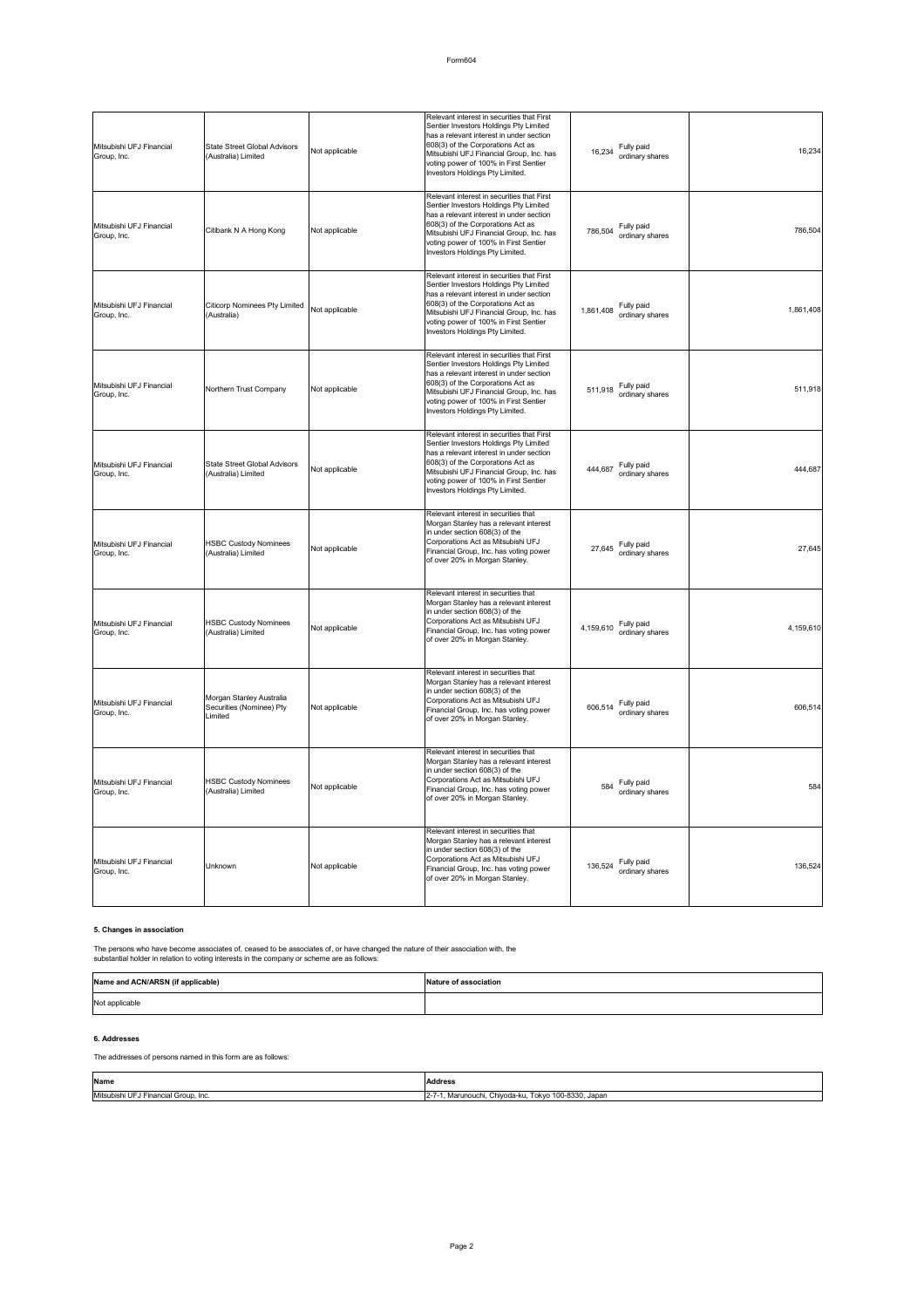Form604

Dated 24 May 2022

Authorised signatory Ryuichiro Sakuma

**Signature**

R. Sakunna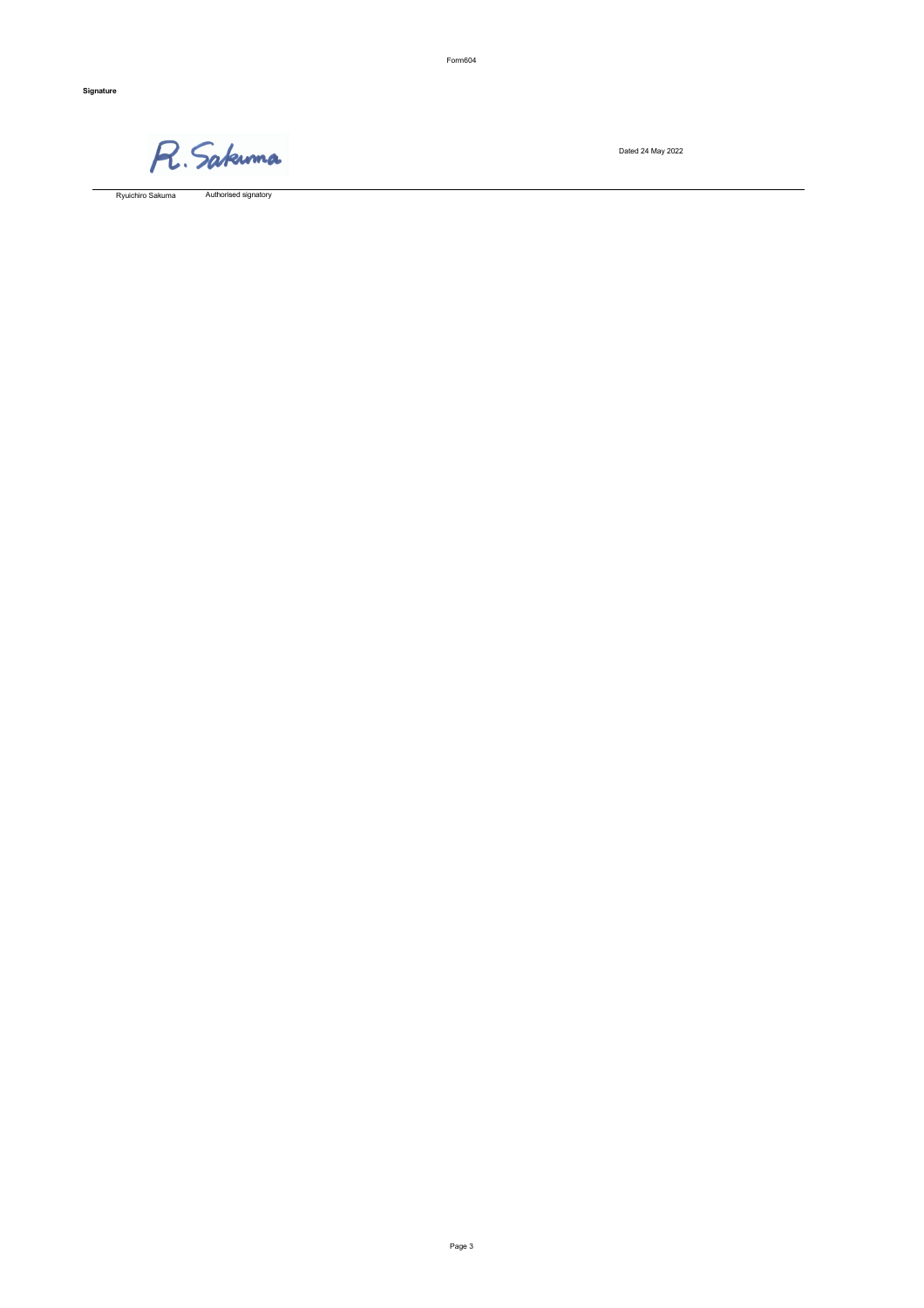This is annexure A of 6 pages referred to in Form 604, Notice of change of interest of substantial holder dated 24 May 2022

R. Sakunna

Authorised signatory Dated 24 May 2022

| Date of change | Person whose relevant interest<br>changed | Nature of change                                                    | <b>Consideration given in</b><br>relation to change | <b>Class and number of</b><br>securities affected | <b>Person's</b><br>votes<br>affected |
|----------------|-------------------------------------------|---------------------------------------------------------------------|-----------------------------------------------------|---------------------------------------------------|--------------------------------------|
| 18/05/2022     | Mitsubishi UFJ Financial Group, Inc.      | Purchase of securities by an entity controlled<br>by Morgan Stanley | 2,447.31                                            | 291 Ordinary Shares                               | 291                                  |
| 18/05/2022     | Mitsubishi UFJ Financial Group, Inc.      | Purchase of securities by an entity controlled<br>by Morgan Stanley | 977.50                                              | 115 Ordinary Shares                               | 115                                  |
| 18/05/2022     | Mitsubishi UFJ Financial Group, Inc.      | Purchase of securities by an entity controlled<br>by Morgan Stanley | 4,277.35                                            | 505 Ordinary Shares                               | 505                                  |
| 18/05/2022     | Mitsubishi UFJ Financial Group, Inc.      | Purchase of securities by an entity controlled<br>by Morgan Stanley | 738.63                                              | 87 Ordinary Shares                                | 87                                   |
| 18/05/2022     | Mitsubishi UFJ Financial Group, Inc.      | Purchase of securities by an entity controlled<br>by Morgan Stanley | 1,696.00                                            | 200 Ordinary Shares                               | 200                                  |
| 18/05/2022     | Mitsubishi UFJ Financial Group, Inc.      | Purchase of securities by an entity controlled<br>by Morgan Stanley | 10,946.00                                           | 1,300 Ordinary Shares                             | 1,300                                |
| 18/05/2022     | Mitsubishi UFJ Financial Group, Inc.      | Purchase of securities by an entity controlled<br>by Morgan Stanley | 3,182.76                                            | 378 Ordinary Shares                               | 378                                  |
| 18/05/2022     | Mitsubishi UFJ Financial Group, Inc.      | Purchase of securities by an entity controlled<br>by Morgan Stanley | 4,619.64                                            | 548 Ordinary Shares                               | 548                                  |
| 18/05/2022     | Mitsubishi UFJ Financial Group, Inc.      | Purchase of securities by an entity controlled<br>by Morgan Stanley | 4,965.27                                            | 589 Ordinary Shares                               | 589                                  |
| 18/05/2022     | Mitsubishi UFJ Financial Group, Inc.      | Purchase of securities by an entity controlled<br>by Morgan Stanley | 34.00                                               | 4 Ordinary Shares                                 | 4                                    |
| 18/05/2022     | Mitsubishi UFJ Financial Group, Inc.      | Purchase of securities by an entity controlled<br>by Morgan Stanley | 277.86                                              | 33 Ordinary Shares                                | 33                                   |
| 18/05/2022     | Mitsubishi UFJ Financial Group, Inc.      | Purchase of securities by an entity controlled<br>by Morgan Stanley | 543.36                                              | 64 Ordinary Shares                                | 64                                   |
| 18/05/2022     | Mitsubishi UFJ Financial Group, Inc.      | Purchase of securities by an entity controlled<br>by Morgan Stanley | 214,375.70                                          | 25,310 Ordinary Shares                            | 25,310                               |
| 18/05/2022     | Mitsubishi UFJ Financial Group, Inc.      | Purchase of securities by an entity controlled<br>by Morgan Stanley | 9,342.41                                            | 1,103 Ordinary Shares                             | 1,103                                |
| 18/05/2022     | Mitsubishi UFJ Financial Group, Inc.      | Purchase of securities by an entity controlled<br>by Morgan Stanley | 177.45                                              | 21 Ordinary Shares                                | 21                                   |
| 18/05/2022     | Mitsubishi UFJ Financial Group, Inc.      | Purchase of securities by an entity controlled<br>by Morgan Stanley | 30,026.15                                           | 3,545 Ordinary Shares                             | 3,545                                |
| 18/05/2022     | Mitsubishi UFJ Financial Group, Inc.      | Purchase of securities by an entity controlled<br>by Morgan Stanley | 3,214.80                                            | 380 Ordinary Shares                               | 380                                  |
| 18/05/2022     | Mitsubishi UFJ Financial Group, Inc.      | Purchase of securities by an entity controlled<br>by Morgan Stanley | 4,358.72                                            | 514 Ordinary Shares                               | 514                                  |
| 18/05/2022     | Mitsubishi UFJ Financial Group, Inc.      | Purchase of securities by an entity controlled<br>by Morgan Stanley | 272.00                                              | 32 Ordinary Shares                                | 32                                   |
| 18/05/2022     | Mitsubishi UFJ Financial Group, Inc.      | Purchase of securities by an entity controlled<br>by Morgan Stanley | 4,959.38                                            | 589 Ordinary Shares                               | 589                                  |
| 18/05/2022     | Mitsubishi UFJ Financial Group, Inc.      | Purchase of securities by an entity controlled<br>by Morgan Stanley | 3,360.00                                            | 400 Ordinary Shares                               | 400                                  |
| 18/05/2022     | Mitsubishi UFJ Financial Group, Inc.      | Purchase of securities by an entity controlled<br>by Morgan Stanley | 7,047.40                                            | 835 Ordinary Shares                               | 835                                  |
| 18/05/2022     | Mitsubishi UFJ Financial Group, Inc.      | Purchase of securities by an entity controlled<br>by Morgan Stanley | 714.85                                              | 85 Ordinary Shares                                | 85                                   |
| 18/05/2022     | Mitsubishi UFJ Financial Group, Inc.      | Purchase of securities by an entity controlled<br>by Morgan Stanley | 3,230.88                                            | 381 Ordinary Shares                               | 381                                  |
| 18/05/2022     | Mitsubishi UFJ Financial Group, Inc.      | Purchase of securities by an entity controlled<br>by Morgan Stanley | 2,134.06                                            | 253 Ordinary Shares                               | 253                                  |
| 18/05/2022     | Mitsubishi UFJ Financial Group, Inc.      | Purchase of securities by an entity controlled<br>by Morgan Stanley | 9,819.84                                            | 1,158 Ordinary Shares                             | 1,158                                |
| 18/05/2022     | Mitsubishi UFJ Financial Group, Inc.      | Purchase of securities by an entity controlled<br>by Morgan Stanley | 820.62                                              | 97 Ordinary Shares                                | 97                                   |
| 18/05/2022     | Mitsubishi UFJ Financial Group, Inc.      | Purchase of securities by an entity controlled<br>by Morgan Stanley | 51.00                                               | 6 Ordinary Shares                                 | $6\phantom{1}6$                      |
| 18/05/2022     | Mitsubishi UFJ Financial Group, Inc.      | Purchase of securities by an entity controlled<br>by Morgan Stanley | 11,646.25                                           | 1,375 Ordinary Shares                             | 1,375                                |
| 18/05/2022     | Mitsubishi UFJ Financial Group, Inc.      | Purchase of securities by an entity controlled<br>by Morgan Stanley | 795.24                                              | 94 Ordinary Shares                                | 94                                   |
| 18/05/2022     | Mitsubishi UFJ Financial Group, Inc.      | Purchase of securities by an entity controlled<br>by Morgan Stanley | 1,271.42                                            | 151 Ordinary Shares                               | 151                                  |
| 18/05/2022     | Mitsubishi UFJ Financial Group, Inc.      | Purchase of securities by an entity controlled<br>by Morgan Stanley | 844.00                                              | 100 Ordinary Shares                               | 100                                  |
| 18/05/2022     | Mitsubishi UFJ Financial Group, Inc.      | Purchase of securities by an entity controlled<br>by Morgan Stanley | 186.12                                              | 22 Ordinary Shares                                | 22                                   |
| 18/05/2022     | Mitsubishi UFJ Financial Group, Inc.      | Purchase of securities by an entity controlled<br>by Morgan Stanley | 638.40                                              | 76 Ordinary Shares                                | 76                                   |

#### **Annexure A**

Ryuichiro Sakuma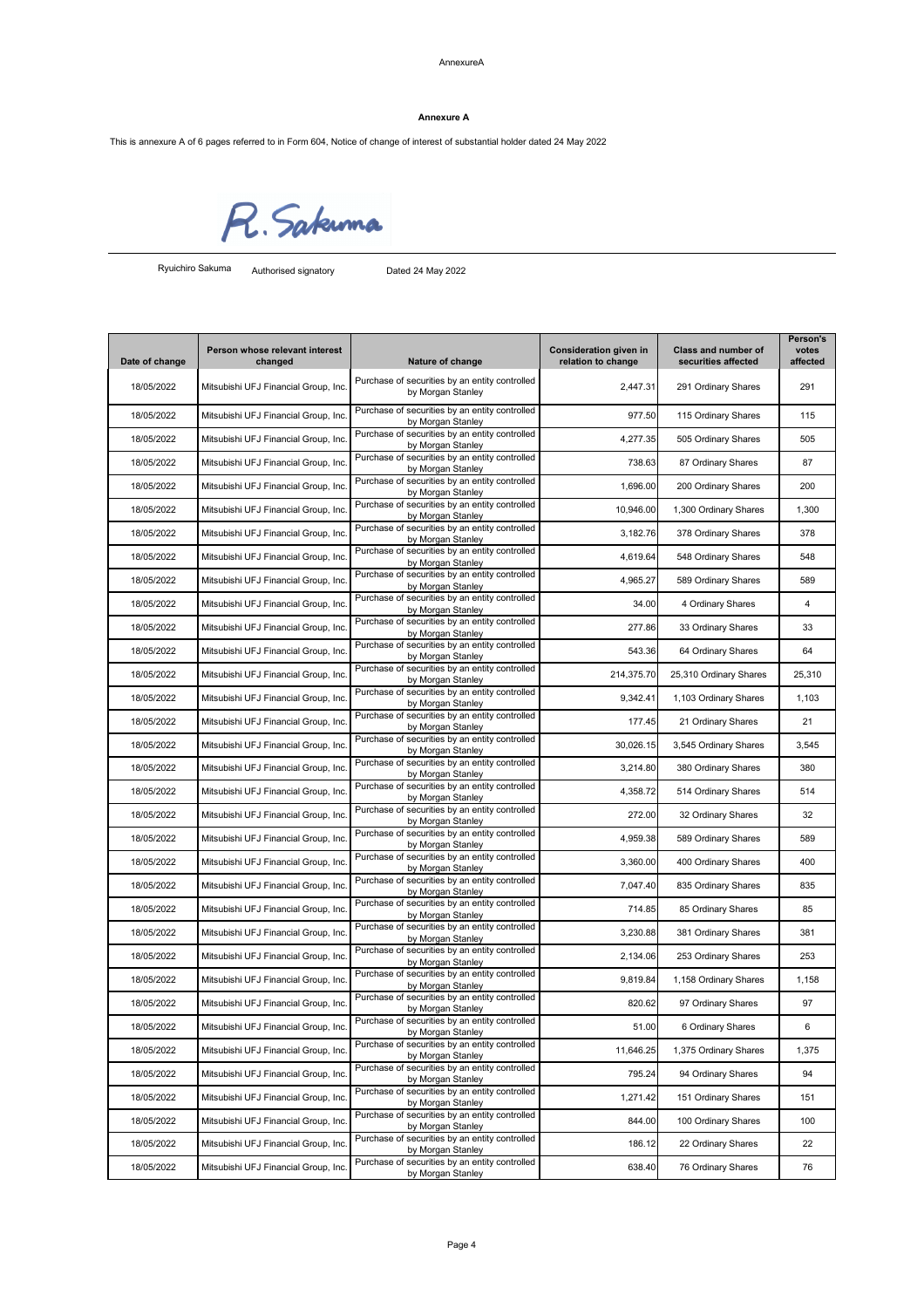| by Morgan Stanley<br>Purchase of securities by an entity controlled<br>Mitsubishi UFJ Financial Group, Inc.<br>1,391.78<br>165 Ordinary Shares<br>165<br>18/05/2022<br>by Morgan Stanley<br>Purchase of securities by an entity controlled<br>18/05/2022<br>Mitsubishi UFJ Financial Group, Inc.<br>3,165.92<br>376 Ordinary Shares<br>376<br>by Morgan Stanley<br>Purchase of securities by an entity controlled<br>18/05/2022<br>Mitsubishi UFJ Financial Group, Inc.<br>2,599.52<br>308 Ordinary Shares<br>308<br>by Morgan Stanley<br>Purchase of securities by an entity controlled<br>18/05/2022<br>Mitsubishi UFJ Financial Group, Inc.<br>1,719.72<br>204 Ordinary Shares<br>204<br>by Morgan Stanley<br>Purchase of securities by an entity controlled<br>18/05/2022<br>Mitsubishi UFJ Financial Group, Inc.<br>895.70<br>106 Ordinary Shares<br>106<br>by Morgan Stanley<br>Purchase of securities by an entity controlled<br>Mitsubishi UFJ Financial Group, Inc.<br>18/05/2022<br>594.98<br>71 Ordinary Shares<br>71<br>by Morgan Stanley<br>Purchase of securities by an entity controlled<br>Mitsubishi UFJ Financial Group, Inc.<br>18/05/2022<br>2,532.00<br>300 Ordinary Shares<br>300<br>by Morgan Stanley<br>Purchase of securities by an entity controlled<br>Mitsubishi UFJ Financial Group, Inc.<br>93.28<br>11 Ordinary Shares<br>11<br>18/05/2022<br>by Morgan Stanley<br>Purchase of securities by an entity controlled<br>18/05/2022<br>Mitsubishi UFJ Financial Group, Inc.<br>7,072.72<br>838 Ordinary Shares<br>838<br>by Morgan Stanley<br>Purchase of securities by an entity controlled<br>Mitsubishi UFJ Financial Group, Inc.<br>18/05/2022<br>573.92<br>68 Ordinary Shares<br>68<br>by Morgan Stanley<br>Purchase of securities by an entity controlled<br>18/05/2022<br>679 Ordinary Shares<br>Mitsubishi UFJ Financial Group, Inc.<br>5,723.97<br>679<br>by Morgan Stanley<br>Purchase of securities by an entity controlled<br>18/05/2022<br>Mitsubishi UFJ Financial Group, Inc.<br>1,132.65<br>135 Ordinary Shares<br>135<br>by Morgan Stanley<br>Purchase of securities by an entity controlled<br>Mitsubishi UFJ Financial Group, Inc.<br>18/05/2022<br>1,303.55<br>155 Ordinary Shares<br>155<br>by Morgan Stanley |
|---------------------------------------------------------------------------------------------------------------------------------------------------------------------------------------------------------------------------------------------------------------------------------------------------------------------------------------------------------------------------------------------------------------------------------------------------------------------------------------------------------------------------------------------------------------------------------------------------------------------------------------------------------------------------------------------------------------------------------------------------------------------------------------------------------------------------------------------------------------------------------------------------------------------------------------------------------------------------------------------------------------------------------------------------------------------------------------------------------------------------------------------------------------------------------------------------------------------------------------------------------------------------------------------------------------------------------------------------------------------------------------------------------------------------------------------------------------------------------------------------------------------------------------------------------------------------------------------------------------------------------------------------------------------------------------------------------------------------------------------------------------------------------------------------------------------------------------------------------------------------------------------------------------------------------------------------------------------------------------------------------------------------------------------------------------------------------------------------------------------------------------------------------------------------------------------------------------------------------------------------------------|
|                                                                                                                                                                                                                                                                                                                                                                                                                                                                                                                                                                                                                                                                                                                                                                                                                                                                                                                                                                                                                                                                                                                                                                                                                                                                                                                                                                                                                                                                                                                                                                                                                                                                                                                                                                                                                                                                                                                                                                                                                                                                                                                                                                                                                                                               |
|                                                                                                                                                                                                                                                                                                                                                                                                                                                                                                                                                                                                                                                                                                                                                                                                                                                                                                                                                                                                                                                                                                                                                                                                                                                                                                                                                                                                                                                                                                                                                                                                                                                                                                                                                                                                                                                                                                                                                                                                                                                                                                                                                                                                                                                               |
|                                                                                                                                                                                                                                                                                                                                                                                                                                                                                                                                                                                                                                                                                                                                                                                                                                                                                                                                                                                                                                                                                                                                                                                                                                                                                                                                                                                                                                                                                                                                                                                                                                                                                                                                                                                                                                                                                                                                                                                                                                                                                                                                                                                                                                                               |
|                                                                                                                                                                                                                                                                                                                                                                                                                                                                                                                                                                                                                                                                                                                                                                                                                                                                                                                                                                                                                                                                                                                                                                                                                                                                                                                                                                                                                                                                                                                                                                                                                                                                                                                                                                                                                                                                                                                                                                                                                                                                                                                                                                                                                                                               |
|                                                                                                                                                                                                                                                                                                                                                                                                                                                                                                                                                                                                                                                                                                                                                                                                                                                                                                                                                                                                                                                                                                                                                                                                                                                                                                                                                                                                                                                                                                                                                                                                                                                                                                                                                                                                                                                                                                                                                                                                                                                                                                                                                                                                                                                               |
|                                                                                                                                                                                                                                                                                                                                                                                                                                                                                                                                                                                                                                                                                                                                                                                                                                                                                                                                                                                                                                                                                                                                                                                                                                                                                                                                                                                                                                                                                                                                                                                                                                                                                                                                                                                                                                                                                                                                                                                                                                                                                                                                                                                                                                                               |
|                                                                                                                                                                                                                                                                                                                                                                                                                                                                                                                                                                                                                                                                                                                                                                                                                                                                                                                                                                                                                                                                                                                                                                                                                                                                                                                                                                                                                                                                                                                                                                                                                                                                                                                                                                                                                                                                                                                                                                                                                                                                                                                                                                                                                                                               |
|                                                                                                                                                                                                                                                                                                                                                                                                                                                                                                                                                                                                                                                                                                                                                                                                                                                                                                                                                                                                                                                                                                                                                                                                                                                                                                                                                                                                                                                                                                                                                                                                                                                                                                                                                                                                                                                                                                                                                                                                                                                                                                                                                                                                                                                               |
|                                                                                                                                                                                                                                                                                                                                                                                                                                                                                                                                                                                                                                                                                                                                                                                                                                                                                                                                                                                                                                                                                                                                                                                                                                                                                                                                                                                                                                                                                                                                                                                                                                                                                                                                                                                                                                                                                                                                                                                                                                                                                                                                                                                                                                                               |
|                                                                                                                                                                                                                                                                                                                                                                                                                                                                                                                                                                                                                                                                                                                                                                                                                                                                                                                                                                                                                                                                                                                                                                                                                                                                                                                                                                                                                                                                                                                                                                                                                                                                                                                                                                                                                                                                                                                                                                                                                                                                                                                                                                                                                                                               |
|                                                                                                                                                                                                                                                                                                                                                                                                                                                                                                                                                                                                                                                                                                                                                                                                                                                                                                                                                                                                                                                                                                                                                                                                                                                                                                                                                                                                                                                                                                                                                                                                                                                                                                                                                                                                                                                                                                                                                                                                                                                                                                                                                                                                                                                               |
|                                                                                                                                                                                                                                                                                                                                                                                                                                                                                                                                                                                                                                                                                                                                                                                                                                                                                                                                                                                                                                                                                                                                                                                                                                                                                                                                                                                                                                                                                                                                                                                                                                                                                                                                                                                                                                                                                                                                                                                                                                                                                                                                                                                                                                                               |
|                                                                                                                                                                                                                                                                                                                                                                                                                                                                                                                                                                                                                                                                                                                                                                                                                                                                                                                                                                                                                                                                                                                                                                                                                                                                                                                                                                                                                                                                                                                                                                                                                                                                                                                                                                                                                                                                                                                                                                                                                                                                                                                                                                                                                                                               |
| Purchase of securities by an entity controlled<br>Mitsubishi UFJ Financial Group, Inc.<br>18/05/2022<br>5,871.24<br>694 Ordinary Shares<br>694<br>by Morgan Stanley                                                                                                                                                                                                                                                                                                                                                                                                                                                                                                                                                                                                                                                                                                                                                                                                                                                                                                                                                                                                                                                                                                                                                                                                                                                                                                                                                                                                                                                                                                                                                                                                                                                                                                                                                                                                                                                                                                                                                                                                                                                                                           |
| Purchase of securities by an entity controlled<br>Mitsubishi UFJ Financial Group, Inc.<br>18/05/2022<br>880.95<br>105 Ordinary Shares<br>105<br>by Morgan Stanley                                                                                                                                                                                                                                                                                                                                                                                                                                                                                                                                                                                                                                                                                                                                                                                                                                                                                                                                                                                                                                                                                                                                                                                                                                                                                                                                                                                                                                                                                                                                                                                                                                                                                                                                                                                                                                                                                                                                                                                                                                                                                             |
| Purchase of securities by an entity controlled<br>18/05/2022<br>Mitsubishi UFJ Financial Group, Inc.<br>6,088.64<br>718 Ordinary Shares<br>718<br>by Morgan Stanley                                                                                                                                                                                                                                                                                                                                                                                                                                                                                                                                                                                                                                                                                                                                                                                                                                                                                                                                                                                                                                                                                                                                                                                                                                                                                                                                                                                                                                                                                                                                                                                                                                                                                                                                                                                                                                                                                                                                                                                                                                                                                           |
| Purchase of securities by an entity controlled<br>18/05/2022<br>Mitsubishi UFJ Financial Group, Inc.<br>3,299.40<br>390 Ordinary Shares<br>390<br>by Morgan Stanley                                                                                                                                                                                                                                                                                                                                                                                                                                                                                                                                                                                                                                                                                                                                                                                                                                                                                                                                                                                                                                                                                                                                                                                                                                                                                                                                                                                                                                                                                                                                                                                                                                                                                                                                                                                                                                                                                                                                                                                                                                                                                           |
| Purchase of securities by an entity controlled<br>18/05/2022<br>Mitsubishi UFJ Financial Group, Inc.<br>5,336.10<br>630 Ordinary Shares<br>630<br>by Morgan Stanley                                                                                                                                                                                                                                                                                                                                                                                                                                                                                                                                                                                                                                                                                                                                                                                                                                                                                                                                                                                                                                                                                                                                                                                                                                                                                                                                                                                                                                                                                                                                                                                                                                                                                                                                                                                                                                                                                                                                                                                                                                                                                           |
| Purchase of securities by an entity controlled<br>Mitsubishi UFJ Financial Group, Inc.<br>1,508.97<br>179 Ordinary Shares<br>18/05/2022<br>179<br>by Morgan Stanley                                                                                                                                                                                                                                                                                                                                                                                                                                                                                                                                                                                                                                                                                                                                                                                                                                                                                                                                                                                                                                                                                                                                                                                                                                                                                                                                                                                                                                                                                                                                                                                                                                                                                                                                                                                                                                                                                                                                                                                                                                                                                           |
| Purchase of securities by an entity controlled<br>Mitsubishi UFJ Financial Group, Inc.<br>92.68<br>11 Ordinary Shares<br>18/05/2022<br>11<br>by Morgan Stanley                                                                                                                                                                                                                                                                                                                                                                                                                                                                                                                                                                                                                                                                                                                                                                                                                                                                                                                                                                                                                                                                                                                                                                                                                                                                                                                                                                                                                                                                                                                                                                                                                                                                                                                                                                                                                                                                                                                                                                                                                                                                                                |
| Purchase of securities by an entity controlled<br>18/05/2022<br>Mitsubishi UFJ Financial Group, Inc.<br>2,543.45<br>301 Ordinary Shares<br>301<br>by Morgan Stanley                                                                                                                                                                                                                                                                                                                                                                                                                                                                                                                                                                                                                                                                                                                                                                                                                                                                                                                                                                                                                                                                                                                                                                                                                                                                                                                                                                                                                                                                                                                                                                                                                                                                                                                                                                                                                                                                                                                                                                                                                                                                                           |
| Purchase of securities by an entity controlled<br>18/05/2022<br>Mitsubishi UFJ Financial Group, Inc.<br>9,291.59<br>1,097 Ordinary Shares<br>1,097<br>by Morgan Stanley                                                                                                                                                                                                                                                                                                                                                                                                                                                                                                                                                                                                                                                                                                                                                                                                                                                                                                                                                                                                                                                                                                                                                                                                                                                                                                                                                                                                                                                                                                                                                                                                                                                                                                                                                                                                                                                                                                                                                                                                                                                                                       |
| Purchase of securities by an entity controlled<br>18/05/2022<br>Mitsubishi UFJ Financial Group, Inc.<br>630.75<br>75 Ordinary Shares<br>75<br>by Morgan Stanley                                                                                                                                                                                                                                                                                                                                                                                                                                                                                                                                                                                                                                                                                                                                                                                                                                                                                                                                                                                                                                                                                                                                                                                                                                                                                                                                                                                                                                                                                                                                                                                                                                                                                                                                                                                                                                                                                                                                                                                                                                                                                               |
| Purchase of securities by an entity controlled<br>Mitsubishi UFJ Financial Group, Inc.<br>18/05/2022<br>674.80<br>80 Ordinary Shares<br>80<br>by Morgan Stanley                                                                                                                                                                                                                                                                                                                                                                                                                                                                                                                                                                                                                                                                                                                                                                                                                                                                                                                                                                                                                                                                                                                                                                                                                                                                                                                                                                                                                                                                                                                                                                                                                                                                                                                                                                                                                                                                                                                                                                                                                                                                                               |
| Purchase of securities by an entity controlled<br>Mitsubishi UFJ Financial Group, Inc.<br>18/05/2022<br>4,588.90<br>545 Ordinary Shares<br>545<br>by Morgan Stanley                                                                                                                                                                                                                                                                                                                                                                                                                                                                                                                                                                                                                                                                                                                                                                                                                                                                                                                                                                                                                                                                                                                                                                                                                                                                                                                                                                                                                                                                                                                                                                                                                                                                                                                                                                                                                                                                                                                                                                                                                                                                                           |
| Purchase of securities by an entity controlled<br>Mitsubishi UFJ Financial Group, Inc.<br>18/05/2022<br>9,689.12<br>1,148 Ordinary Shares<br>1,148<br>by Morgan Stanley                                                                                                                                                                                                                                                                                                                                                                                                                                                                                                                                                                                                                                                                                                                                                                                                                                                                                                                                                                                                                                                                                                                                                                                                                                                                                                                                                                                                                                                                                                                                                                                                                                                                                                                                                                                                                                                                                                                                                                                                                                                                                       |
| Purchase of securities by an entity controlled<br>18/05/2022<br>Mitsubishi UFJ Financial Group, Inc.<br>5,816.70<br>690 Ordinary Shares<br>690<br>by Morgan Stanley                                                                                                                                                                                                                                                                                                                                                                                                                                                                                                                                                                                                                                                                                                                                                                                                                                                                                                                                                                                                                                                                                                                                                                                                                                                                                                                                                                                                                                                                                                                                                                                                                                                                                                                                                                                                                                                                                                                                                                                                                                                                                           |
| Purchase of securities by an entity controlled<br>18/05/2022<br>Mitsubishi UFJ Financial Group, Inc.<br>117,529.72<br>13,876 Ordinary Shares<br>13,876<br>by Morgan Stanley                                                                                                                                                                                                                                                                                                                                                                                                                                                                                                                                                                                                                                                                                                                                                                                                                                                                                                                                                                                                                                                                                                                                                                                                                                                                                                                                                                                                                                                                                                                                                                                                                                                                                                                                                                                                                                                                                                                                                                                                                                                                                   |
| Purchase of securities by an entity controlled<br>3,971.50<br>18/05/2022<br>Mitsubishi UFJ Financial Group, Inc.<br>470 Ordinary Shares<br>470<br>by Morgan Stanley                                                                                                                                                                                                                                                                                                                                                                                                                                                                                                                                                                                                                                                                                                                                                                                                                                                                                                                                                                                                                                                                                                                                                                                                                                                                                                                                                                                                                                                                                                                                                                                                                                                                                                                                                                                                                                                                                                                                                                                                                                                                                           |
| Purchase of securities by an entity controlled<br>18/05/2022<br>Mitsubishi UFJ Financial Group, Inc.<br>3,118.05<br>369 Ordinary Shares<br>369<br>by Morgan Stanley                                                                                                                                                                                                                                                                                                                                                                                                                                                                                                                                                                                                                                                                                                                                                                                                                                                                                                                                                                                                                                                                                                                                                                                                                                                                                                                                                                                                                                                                                                                                                                                                                                                                                                                                                                                                                                                                                                                                                                                                                                                                                           |
| Purchase of securities by an entity controlled<br>18/05/2022<br>Mitsubishi UFJ Financial Group, Inc.<br>4,184.74<br>497 Ordinary Shares<br>497<br>by Morgan Stanley                                                                                                                                                                                                                                                                                                                                                                                                                                                                                                                                                                                                                                                                                                                                                                                                                                                                                                                                                                                                                                                                                                                                                                                                                                                                                                                                                                                                                                                                                                                                                                                                                                                                                                                                                                                                                                                                                                                                                                                                                                                                                           |
| Purchase of securities by an entity controlled<br>Mitsubishi UFJ Financial Group, Inc.<br>3,443.22<br>407 Ordinary Shares<br>18/05/2022<br>407<br>by Morgan Stanley                                                                                                                                                                                                                                                                                                                                                                                                                                                                                                                                                                                                                                                                                                                                                                                                                                                                                                                                                                                                                                                                                                                                                                                                                                                                                                                                                                                                                                                                                                                                                                                                                                                                                                                                                                                                                                                                                                                                                                                                                                                                                           |
| Purchase of securities by an entity controlled<br>Mitsubishi UFJ Financial Group, Inc.<br>18/05/2022<br>3,017.94<br>358 Ordinary Shares<br>358<br>by Morgan Stanley                                                                                                                                                                                                                                                                                                                                                                                                                                                                                                                                                                                                                                                                                                                                                                                                                                                                                                                                                                                                                                                                                                                                                                                                                                                                                                                                                                                                                                                                                                                                                                                                                                                                                                                                                                                                                                                                                                                                                                                                                                                                                           |
| Purchase of securities by an entity controlled<br>189 Ordinary Shares<br>18/05/2022<br>Mitsubishi UFJ Financial Group, Inc.<br>189<br>1,602.72<br>by Morgan Stanley                                                                                                                                                                                                                                                                                                                                                                                                                                                                                                                                                                                                                                                                                                                                                                                                                                                                                                                                                                                                                                                                                                                                                                                                                                                                                                                                                                                                                                                                                                                                                                                                                                                                                                                                                                                                                                                                                                                                                                                                                                                                                           |
| Purchase of securities by an entity controlled<br>Mitsubishi UFJ Financial Group, Inc.<br>18/05/2022<br>640.68<br>76 Ordinary Shares<br>76<br>by Morgan Stanley                                                                                                                                                                                                                                                                                                                                                                                                                                                                                                                                                                                                                                                                                                                                                                                                                                                                                                                                                                                                                                                                                                                                                                                                                                                                                                                                                                                                                                                                                                                                                                                                                                                                                                                                                                                                                                                                                                                                                                                                                                                                                               |
| Purchase of securities by an entity controlled<br>Mitsubishi UFJ Financial Group, Inc.<br>18/05/2022<br>2,475.85<br>293 Ordinary Shares<br>293<br>by Morgan Stanley                                                                                                                                                                                                                                                                                                                                                                                                                                                                                                                                                                                                                                                                                                                                                                                                                                                                                                                                                                                                                                                                                                                                                                                                                                                                                                                                                                                                                                                                                                                                                                                                                                                                                                                                                                                                                                                                                                                                                                                                                                                                                           |
| Purchase of securities by an entity controlled<br>Mitsubishi UFJ Financial Group, Inc.<br>18/05/2022<br>4,011.04<br>473 Ordinary Shares<br>473<br>by Morgan Stanley                                                                                                                                                                                                                                                                                                                                                                                                                                                                                                                                                                                                                                                                                                                                                                                                                                                                                                                                                                                                                                                                                                                                                                                                                                                                                                                                                                                                                                                                                                                                                                                                                                                                                                                                                                                                                                                                                                                                                                                                                                                                                           |
| Purchase of securities by an entity controlled<br>Mitsubishi UFJ Financial Group, Inc.<br>8.43<br>1 Ordinary Shares<br>18/05/2022<br>-1<br>by Morgan Stanley                                                                                                                                                                                                                                                                                                                                                                                                                                                                                                                                                                                                                                                                                                                                                                                                                                                                                                                                                                                                                                                                                                                                                                                                                                                                                                                                                                                                                                                                                                                                                                                                                                                                                                                                                                                                                                                                                                                                                                                                                                                                                                  |
| Purchase of securities by an entity controlled<br>Mitsubishi UFJ Financial Group, Inc.<br>18/05/2022<br>3,844.08<br>456 Ordinary Shares<br>456<br>by Morgan Stanley                                                                                                                                                                                                                                                                                                                                                                                                                                                                                                                                                                                                                                                                                                                                                                                                                                                                                                                                                                                                                                                                                                                                                                                                                                                                                                                                                                                                                                                                                                                                                                                                                                                                                                                                                                                                                                                                                                                                                                                                                                                                                           |
| Purchase of securities by an entity controlled<br>Mitsubishi UFJ Financial Group, Inc.<br>2,594.15<br>18/05/2022<br>307 Ordinary Shares<br>307<br>by Morgan Stanley                                                                                                                                                                                                                                                                                                                                                                                                                                                                                                                                                                                                                                                                                                                                                                                                                                                                                                                                                                                                                                                                                                                                                                                                                                                                                                                                                                                                                                                                                                                                                                                                                                                                                                                                                                                                                                                                                                                                                                                                                                                                                           |
| Sale of securities by an entity controlled by<br>18/05/2022<br>Mitsubishi UFJ Financial Group, Inc.<br>17<br>144.50<br>17 Ordinary Shares<br>Morgan Stanley                                                                                                                                                                                                                                                                                                                                                                                                                                                                                                                                                                                                                                                                                                                                                                                                                                                                                                                                                                                                                                                                                                                                                                                                                                                                                                                                                                                                                                                                                                                                                                                                                                                                                                                                                                                                                                                                                                                                                                                                                                                                                                   |
| Sale of securities by an entity controlled by<br>18/05/2022<br>Mitsubishi UFJ Financial Group, Inc.<br>346.04<br>41 Ordinary Shares<br>41                                                                                                                                                                                                                                                                                                                                                                                                                                                                                                                                                                                                                                                                                                                                                                                                                                                                                                                                                                                                                                                                                                                                                                                                                                                                                                                                                                                                                                                                                                                                                                                                                                                                                                                                                                                                                                                                                                                                                                                                                                                                                                                     |
| Morgan Stanley<br>Sale of securities by an entity controlled by<br>Mitsubishi UFJ Financial Group, Inc.<br>1,066.24<br>128 Ordinary Shares<br>128<br>18/05/2022                                                                                                                                                                                                                                                                                                                                                                                                                                                                                                                                                                                                                                                                                                                                                                                                                                                                                                                                                                                                                                                                                                                                                                                                                                                                                                                                                                                                                                                                                                                                                                                                                                                                                                                                                                                                                                                                                                                                                                                                                                                                                               |
| Morgan Stanley<br>Sale of securities by an entity controlled by<br>Mitsubishi UFJ Financial Group, Inc.<br>18/05/2022<br>907.36<br>107 Ordinary Shares<br>107                                                                                                                                                                                                                                                                                                                                                                                                                                                                                                                                                                                                                                                                                                                                                                                                                                                                                                                                                                                                                                                                                                                                                                                                                                                                                                                                                                                                                                                                                                                                                                                                                                                                                                                                                                                                                                                                                                                                                                                                                                                                                                 |
| Morgan Stanley<br>Sale of securities by an entity controlled by<br>18/05/2022<br>Mitsubishi UFJ Financial Group, Inc.<br>259 Ordinary Shares<br>259<br>2,165.24                                                                                                                                                                                                                                                                                                                                                                                                                                                                                                                                                                                                                                                                                                                                                                                                                                                                                                                                                                                                                                                                                                                                                                                                                                                                                                                                                                                                                                                                                                                                                                                                                                                                                                                                                                                                                                                                                                                                                                                                                                                                                               |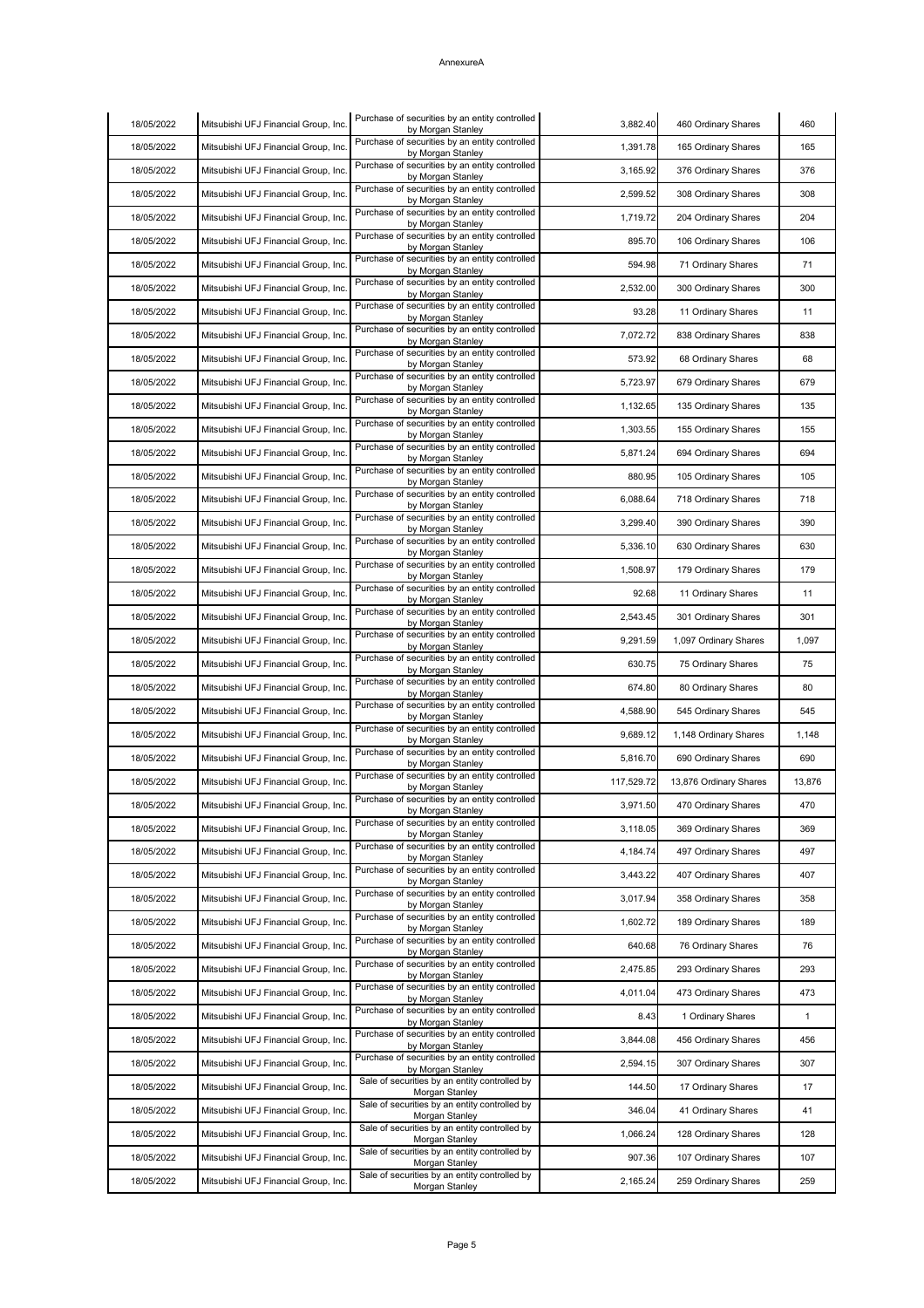| 18/05/2022 | Mitsubishi UFJ Financial Group, Inc. | Sale of securities by an entity controlled by<br>Morgan Stanley                   | 12,789.60 | 1,527 Ordinary Shares     | 1,527     |
|------------|--------------------------------------|-----------------------------------------------------------------------------------|-----------|---------------------------|-----------|
| 18/05/2022 | Mitsubishi UFJ Financial Group, Inc. | Sale of securities by an entity controlled by<br>Morgan Stanley                   | 246.79    | 29 Ordinary Shares        | 29        |
| 18/05/2022 | Mitsubishi UFJ Financial Group, Inc. | Sale of securities by an entity controlled by<br>Morgan Stanley                   | 569.84    | 68 Ordinary Shares        | 68        |
| 18/05/2022 | Mitsubishi UFJ Financial Group, Inc. | Sale of securities by an entity controlled by<br>Morgan Stanley                   | 261.95    | 31 Ordinary Shares        | 31        |
| 18/05/2022 | Mitsubishi UFJ Financial Group, Inc. | Sale of securities by an entity controlled by<br>Morgan Stanley                   | 3,976.86  | 474 Ordinary Shares       | 474       |
| 18/05/2022 | Mitsubishi UFJ Financial Group, Inc. | Sale of securities by an entity controlled by<br>Morgan Stanley                   | 596.76    | 71 Ordinary Shares        | 71        |
| 18/05/2022 | Mitsubishi UFJ Financial Group, Inc. | Sale of securities by an entity controlled by<br>Morgan Stanley                   | 125.85    | 15 Ordinary Shares        | 15        |
| 18/05/2022 | Mitsubishi UFJ Financial Group, Inc. | Sale of securities by an entity controlled by<br>Morgan Stanley                   | 2,996.20  | 355 Ordinary Shares       | 355       |
| 18/05/2022 | Mitsubishi UFJ Financial Group, Inc. | Sale of securities by an entity controlled by<br>Morgan Stanley                   | 2,168.40  | 260 Ordinary Shares       | 260       |
| 18/05/2022 | Mitsubishi UFJ Financial Group, Inc. | Sale of securities by an entity controlled by<br>Morgan Stanley                   | 532.35    | 63 Ordinary Shares        | 63        |
| 18/05/2022 | Mitsubishi UFJ Financial Group, Inc. | Sale of securities by an entity controlled by<br>Morgan Stanley                   | 193.20    | 23 Ordinary Shares        | 23        |
| 18/05/2022 | Mitsubishi UFJ Financial Group, Inc. | Sale of securities by an entity controlled by<br>Morgan Stanley                   | 3,364.74  | 402 Ordinary Shares       | 402       |
| 18/05/2022 | Mitsubishi UFJ Financial Group, Inc. | Sale of securities by an entity controlled by<br>Morgan Stanley                   | 1,169.00  | 140 Ordinary Shares       | 140       |
| 18/05/2022 | Mitsubishi UFJ Financial Group, Inc. | Sale of securities by an entity controlled by<br>Morgan Stanley                   | 302.76    | 36 Ordinary Shares        | 36        |
| 18/05/2022 | Mitsubishi UFJ Financial Group, Inc. | Sale of securities by an entity controlled by<br>Morgan Stanley                   | 1,336.68  | 158 Ordinary Shares       | 158       |
| 18/05/2022 | Mitsubishi UFJ Financial Group, Inc. | Sale of securities by an entity controlled by<br>Morgan Stanley                   | 1,672.32  | 201 Ordinary Shares       | 201       |
| 18/05/2022 | Mitsubishi UFJ Financial Group, Inc. | Sale of securities by an entity controlled by<br>Morgan Stanley                   | 3,162.00  | 372 Ordinary Shares       | 372       |
| 18/05/2022 | Mitsubishi UFJ Financial Group, Inc. | Sale of securities by an entity controlled by<br>Morgan Stanley                   | 1,117.56  | 134 Ordinary Shares       | 134       |
| 18/05/2022 | Mitsubishi UFJ Financial Group, Inc. | Sale of securities by an entity controlled by<br>Morgan Stanley                   | 1,273.50  | 150 Ordinary Shares       | 150       |
| 18/05/2022 | Mitsubishi UFJ Financial Group, Inc. | Sale of securities by an entity controlled by<br>Morgan Stanley                   | 899.87    | 107 Ordinary Shares       | 107       |
| 18/05/2022 | Mitsubishi UFJ Financial Group, Inc. | Sale of securities by an entity controlled by<br>Morgan Stanley                   | 599.76    | 72 Ordinary Shares        | 72        |
| 18/05/2022 | Mitsubishi UFJ Financial Group, Inc. | Sale of securities by an entity controlled by<br>Morgan Stanley                   | 531.84    | 64 Ordinary Shares        | 64        |
| 18/05/2022 | Mitsubishi UFJ Financial Group, Inc. | Sale of securities by an entity controlled by<br>Morgan Stanley                   | 862.11    | 103 Ordinary Shares       | 103       |
| 18/05/2022 | Mitsubishi UFJ Financial Group, Inc. | Sale of securities by an entity controlled by<br>Morgan Stanley                   | 50.52     | 6 Ordinary Shares         | 6         |
| 18/05/2022 | Mitsubishi UFJ Financial Group, Inc. | Sale of securities by an entity controlled by<br>Morgan Stanley                   | 135.04    | 16 Ordinary Shares        | 16        |
| 18/05/2022 | Mitsubishi UFJ Financial Group, Inc. | Sale of securities by an entity controlled by<br>Morgan Stanley                   | 278.85    | 33 Ordinary Shares        | 33        |
| 18/05/2022 | Mitsubishi UFJ Financial Group, Inc. | Collateral Returned by an entity controlled by<br>Morgan Stanley - see Annexure B | N/A       | 1,359,854 Ordinary Shares | 1,359,854 |
| 19/05/2022 | Mitsubishi UFJ Financial Group, Inc. | Sale of securities by an entity controlled by<br>Morgan Stanley                   | 1,483.68  | 176 Ordinary Shares       | 176       |
| 19/05/2022 | Mitsubishi UFJ Financial Group, Inc. | Sale of securities by an entity controlled by<br>Morgan Stanley                   | 75.51     | 9 Ordinary Shares         | 9         |
| 19/05/2022 | Mitsubishi UFJ Financial Group, Inc. | Sale of securities by an entity controlled by<br>Morgan Stanley                   | 830.61    | 99 Ordinary Shares        | 99        |
| 19/05/2022 | Mitsubishi UFJ Financial Group, Inc. | Sale of securities by an entity controlled by<br>Morgan Stanley                   | 25.20     | 3 Ordinary Shares         | 3         |
| 19/05/2022 | Mitsubishi UFJ Financial Group, Inc. | Sale of securities by an entity controlled by<br>Morgan Stanley                   | 136.00    | 16 Ordinary Shares        | 16        |
| 19/05/2022 | Mitsubishi UFJ Financial Group, Inc. | Sale of securities by an entity controlled by<br>Morgan Stanley                   | 607.68    | 72 Ordinary Shares        | 72        |
| 19/05/2022 | Mitsubishi UFJ Financial Group, Inc. | Sale of securities by an entity controlled by<br>Morgan Stanley                   | 1,188.54  | 142 Ordinary Shares       | 142       |
| 19/05/2022 | Mitsubishi UFJ Financial Group, Inc. | Purchase of securities by an entity controlled<br>by Morgan Stanley               | 4,514.86  | 542 Ordinary Shares       | 542       |
| 19/05/2022 | Mitsubishi UFJ Financial Group, Inc. | Purchase of securities by an entity controlled<br>by Morgan Stanley               | 1,306.24  | 157 Ordinary Shares       | 157       |
| 19/05/2022 | Mitsubishi UFJ Financial Group, Inc. | Purchase of securities by an entity controlled<br>by Morgan Stanley               | 1,488.08  | 178 Ordinary Shares       | 178       |
| 19/05/2022 | Mitsubishi UFJ Financial Group, Inc. | Purchase of securities by an entity controlled<br>by Morgan Stanley               | 1,957.62  | 237 Ordinary Shares       | 237       |
| 19/05/2022 | Mitsubishi UFJ Financial Group, Inc. | Purchase of securities by an entity controlled<br>by Morgan Stanley               | 685.58    | 83 Ordinary Shares        | 83        |
| 19/05/2022 | Mitsubishi UFJ Financial Group, Inc. | Purchase of securities by an entity controlled<br>by Morgan Stanley               | 2,710.50  | 325 Ordinary Shares       | 325       |
| 19/05/2022 | Mitsubishi UFJ Financial Group, Inc. | Purchase of securities by an entity controlled                                    | 1,533.65  | 185 Ordinary Shares       | 185       |
| 19/05/2022 | Mitsubishi UFJ Financial Group, Inc. | by Morgan Stanley<br>Purchase of securities by an entity controlled               | 627.00    | 75 Ordinary Shares        | 75        |
| 19/05/2022 | Mitsubishi UFJ Financial Group, Inc. | by Morgan Stanley<br>Purchase of securities by an entity controlled               | 870.45    | 105 Ordinary Shares       | 105       |
| 19/05/2022 | Mitsubishi UFJ Financial Group, Inc. | by Morgan Stanley<br>Sale of securities by an entity controlled by                | 656.37    | 78 Ordinary Shares        | 78        |
| 19/05/2022 | Mitsubishi UFJ Financial Group, Inc. | Morgan Stanley<br>Purchase of securities by an entity controlled                  | 990.00    | 120 Ordinary Shares       | 120       |
| 19/05/2022 | Mitsubishi UFJ Financial Group, Inc. | by Morgan Stanley<br>Purchase of securities by an entity controlled               | 696.37    | 83 Ordinary Shares        | 83        |
|            |                                      | by Morgan Stanley                                                                 |           |                           |           |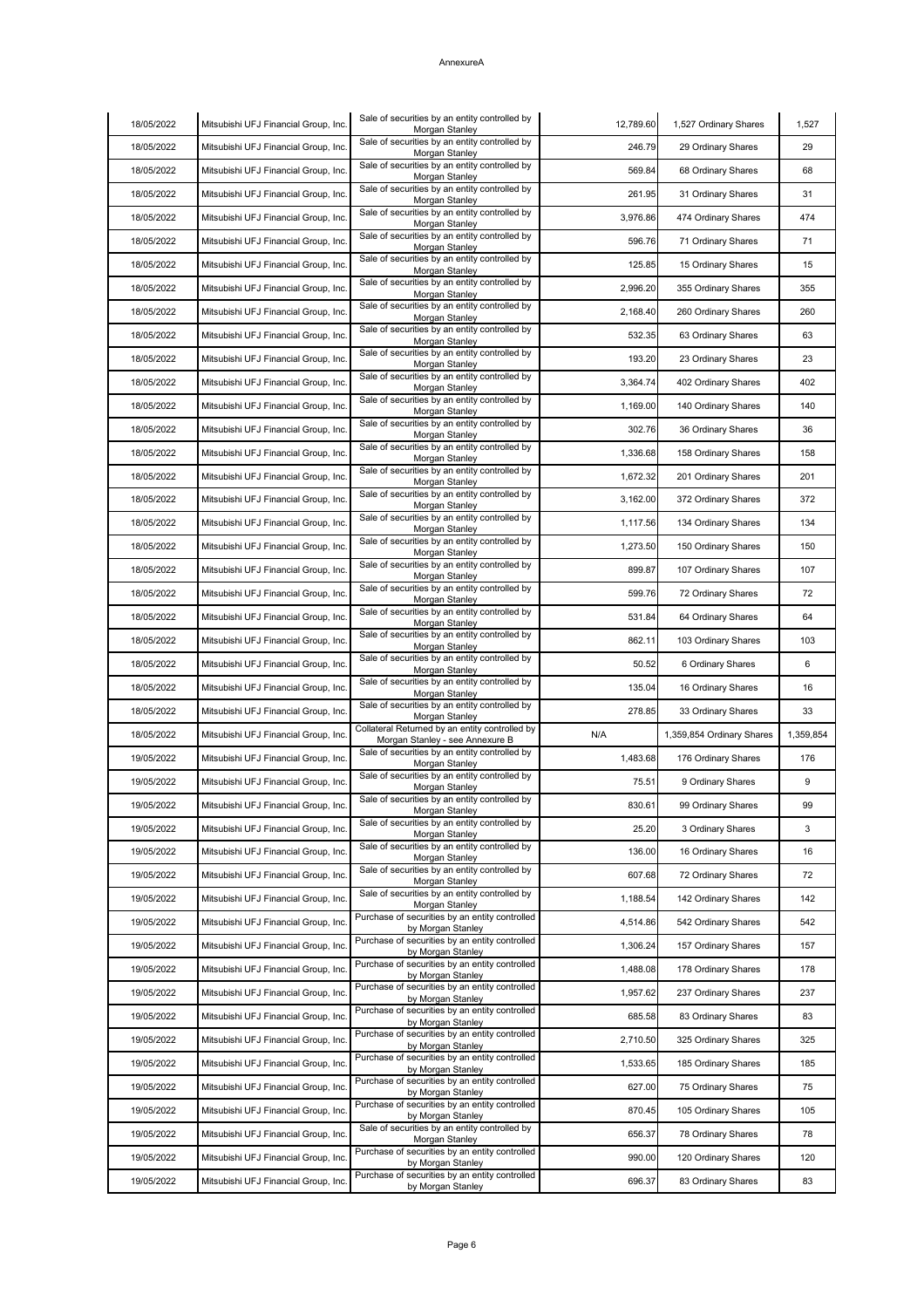| 19/05/2022 | Mitsubishi UFJ Financial Group, Inc. | Purchase of securities by an entity controlled<br>by Morgan Stanley | 6,533.66  | 791 Ordinary Shares   | 791            |
|------------|--------------------------------------|---------------------------------------------------------------------|-----------|-----------------------|----------------|
| 19/05/2022 | Mitsubishi UFJ Financial Group, Inc. | Purchase of securities by an entity controlled<br>by Morgan Stanley | 23,059.80 | 2,785 Ordinary Shares | 2,785          |
| 19/05/2022 | Mitsubishi UFJ Financial Group, Inc. | Purchase of securities by an entity controlled<br>by Morgan Stanley | 625.88    | 75 Ordinary Shares    | 75             |
| 19/05/2022 | Mitsubishi UFJ Financial Group, Inc. | Purchase of securities by an entity controlled<br>by Morgan Stanley | 4,576.08  | 552 Ordinary Shares   | 552            |
| 19/05/2022 | Mitsubishi UFJ Financial Group, Inc. | Purchase of securities by an entity controlled<br>by Morgan Stanley | 3,183.95  | 385 Ordinary Shares   | 385            |
| 19/05/2022 | Mitsubishi UFJ Financial Group, Inc. | Purchase of securities by an entity controlled<br>by Morgan Stanley | 481.40    | 58 Ordinary Shares    | 58             |
| 19/05/2022 | Mitsubishi UFJ Financial Group, Inc. | Purchase of securities by an entity controlled<br>by Morgan Stanley | 1,973.02  | 238 Ordinary Shares   | 238            |
| 19/05/2022 | Mitsubishi UFJ Financial Group, Inc. | Purchase of securities by an entity controlled<br>by Morgan Stanley | 867.30    | 105 Ordinary Shares   | 105            |
| 19/05/2022 | Mitsubishi UFJ Financial Group, Inc. | Sale of securities by an entity controlled by<br>Morgan Stanley     | 578.22    | 69 Ordinary Shares    | 69             |
| 19/05/2022 | Mitsubishi UFJ Financial Group, Inc. | Sale of securities by an entity controlled by<br>Morgan Stanley     | 7,777.53  | 927 Ordinary Shares   | 927            |
| 19/05/2022 | Mitsubishi UFJ Financial Group, Inc. | Sale of securities by an entity controlled by<br>Morgan Stanley     | 263.50    | 31 Ordinary Shares    | 31             |
| 19/05/2022 | Mitsubishi UFJ Financial Group, Inc. | Sale of securities by an entity controlled by<br>Morgan Stanley     | 1,396.12  | 167 Ordinary Shares   | 167            |
| 19/05/2022 | Mitsubishi UFJ Financial Group, Inc. | Purchase of securities by an entity controlled<br>by Morgan Stanley | 8.33      | 1 Ordinary Shares     | $\mathbf 1$    |
| 19/05/2022 | Mitsubishi UFJ Financial Group, Inc. | Purchase of securities by an entity controlled<br>by Morgan Stanley | 633.46    | 76 Ordinary Shares    | 76             |
| 19/05/2022 | Mitsubishi UFJ Financial Group, Inc. | Purchase of securities by an entity controlled<br>by Morgan Stanley | 802.19    | 97 Ordinary Shares    | 97             |
| 19/05/2022 | Mitsubishi UFJ Financial Group, Inc. | Purchase of securities by an entity controlled<br>by Morgan Stanley | 166.00    | 20 Ordinary Shares    | 20             |
| 19/05/2022 | Mitsubishi UFJ Financial Group, Inc. | Purchase of securities by an entity controlled<br>by Morgan Stanley | 3,905.70  | 470 Ordinary Shares   | 470            |
| 19/05/2022 | Mitsubishi UFJ Financial Group, Inc. | Purchase of securities by an entity controlled<br>by Morgan Stanley | 2,009.94  | 241 Ordinary Shares   | 241            |
| 19/05/2022 | Mitsubishi UFJ Financial Group, Inc. | Purchase of securities by an entity controlled<br>by Morgan Stanley | 265.28    | 32 Ordinary Shares    | 32             |
| 19/05/2022 | Mitsubishi UFJ Financial Group, Inc. | Purchase of securities by an entity controlled<br>by Morgan Stanley | 115.92    | 14 Ordinary Shares    | 14             |
| 19/05/2022 | Mitsubishi UFJ Financial Group, Inc. | Purchase of securities by an entity controlled<br>by Morgan Stanley | 4,057.20  | 490 Ordinary Shares   | 490            |
| 19/05/2022 | Mitsubishi UFJ Financial Group, Inc. | Purchase of securities by an entity controlled<br>by Morgan Stanley | 553.42    | 67 Ordinary Shares    | 67             |
| 19/05/2022 | Mitsubishi UFJ Financial Group, Inc. | Purchase of securities by an entity controlled<br>by Morgan Stanley | 549.12    | 66 Ordinary Shares    | 66             |
| 19/05/2022 | Mitsubishi UFJ Financial Group, Inc. | Sale of securities by an entity controlled by<br>Morgan Stanley     | 1,161.96  | 138 Ordinary Shares   | 138            |
| 19/05/2022 | Mitsubishi UFJ Financial Group, Inc. | Sale of securities by an entity controlled by<br>Morgan Stanley     | 1,575.32  | 189 Ordinary Shares   | 189            |
| 19/05/2022 | Mitsubishi UFJ Financial Group, Inc. | Purchase of securities by an entity controlled<br>by Morgan Stanley | 5,610.00  | 680 Ordinary Shares   | 680            |
| 19/05/2022 | Mitsubishi UFJ Financial Group, Inc. | Purchase of securities by an entity controlled<br>by Morgan Stanley | 1,535.48  | 184 Ordinary Shares   | 184            |
| 19/05/2022 | Mitsubishi UFJ Financial Group, Inc. | Purchase of securities by an entity controlled<br>by Morgan Stanley | 720.68    | 86 Ordinary Shares    | 86             |
| 19/05/2022 | Mitsubishi UFJ Financial Group, Inc. | Purchase of securities by an entity controlled<br>by Morgan Stanley | 215.41    | 26 Ordinary Shares    | 26             |
| 19/05/2022 | Mitsubishi UFJ Financial Group, Inc. | Purchase of securities by an entity controlled<br>by Morgan Stanley | 1,100.88  | 132 Ordinary Shares   | 132            |
| 19/05/2022 | Mitsubishi UFJ Financial Group, Inc. | Purchase of securities by an entity controlled<br>by Morgan Stanley | 4,128.42  | 498 Ordinary Shares   | 498            |
| 19/05/2022 | Mitsubishi UFJ Financial Group, Inc. | Sale of securities by an entity controlled by<br>Morgan Stanley     | 58.31     | 7 Ordinary Shares     | $\overline{7}$ |
| 19/05/2022 | Mitsubishi UFJ Financial Group, Inc. | Sale of securities by an entity controlled by                       | 1,218.37  | 146 Ordinary Shares   | 146            |
| 19/05/2022 | Mitsubishi UFJ Financial Group, Inc. | Morgan Stanley<br>Sale of securities by an entity controlled by     | 13,197.47 | 1,573 Ordinary Shares | 1,573          |
| 19/05/2022 | Mitsubishi UFJ Financial Group, Inc. | Morgan Stanley<br>Sale of securities by an entity controlled by     | 804.48    | 96 Ordinary Shares    | 96             |
| 19/05/2022 | Mitsubishi UFJ Financial Group, Inc. | Morgan Stanley<br>Sale of securities by an entity controlled by     | 75.60     | 9 Ordinary Shares     | 9              |
| 19/05/2022 | Mitsubishi UFJ Financial Group, Inc. | Morgan Stanley<br>Purchase of securities by an entity controlled    | 753.03    | 91 Ordinary Shares    | 91             |
| 19/05/2022 | Mitsubishi UFJ Financial Group, Inc. | by Morgan Stanley<br>Purchase of securities by an entity controlled | 14,721.84 | 1,778 Ordinary Shares | 1,778          |
| 19/05/2022 | Mitsubishi UFJ Financial Group, Inc. | by Morgan Stanley<br>Purchase of securities by an entity controlled | 1,647.36  | 198 Ordinary Shares   | 198            |
| 19/05/2022 | Mitsubishi UFJ Financial Group, Inc. | by Morgan Stanley<br>Purchase of securities by an entity controlled | 2,593.74  | 311 Ordinary Shares   | 311            |
| 19/05/2022 | Mitsubishi UFJ Financial Group, Inc. | by Morgan Stanley<br>Purchase of securities by an entity controlled | 208.50    | 25 Ordinary Shares    | 25             |
| 19/05/2022 | Mitsubishi UFJ Financial Group, Inc. | by Morgan Stanley<br>Purchase of securities by an entity controlled | 538.20    | 65 Ordinary Shares    | 65             |
| 19/05/2022 | Mitsubishi UFJ Financial Group, Inc. | by Morgan Stanley<br>Purchase of securities by an entity controlled | 683.06    | 82 Ordinary Shares    | 82             |
|            |                                      | by Morgan Stanley<br>Purchase of securities by an entity controlled |           |                       |                |
| 19/05/2022 | Mitsubishi UFJ Financial Group, Inc. | by Morgan Stanley<br>Purchase of securities by an entity controlled | 844.56    | 102 Ordinary Shares   | 102            |
| 19/05/2022 | Mitsubishi UFJ Financial Group, Inc. | by Morgan Stanley<br>Purchase of securities by an entity controlled | 2,617.65  | 315 Ordinary Shares   | 315            |
| 19/05/2022 | Mitsubishi UFJ Financial Group, Inc. | by Morgan Stanley                                                   | 3,423.78  | 414 Ordinary Shares   | 414            |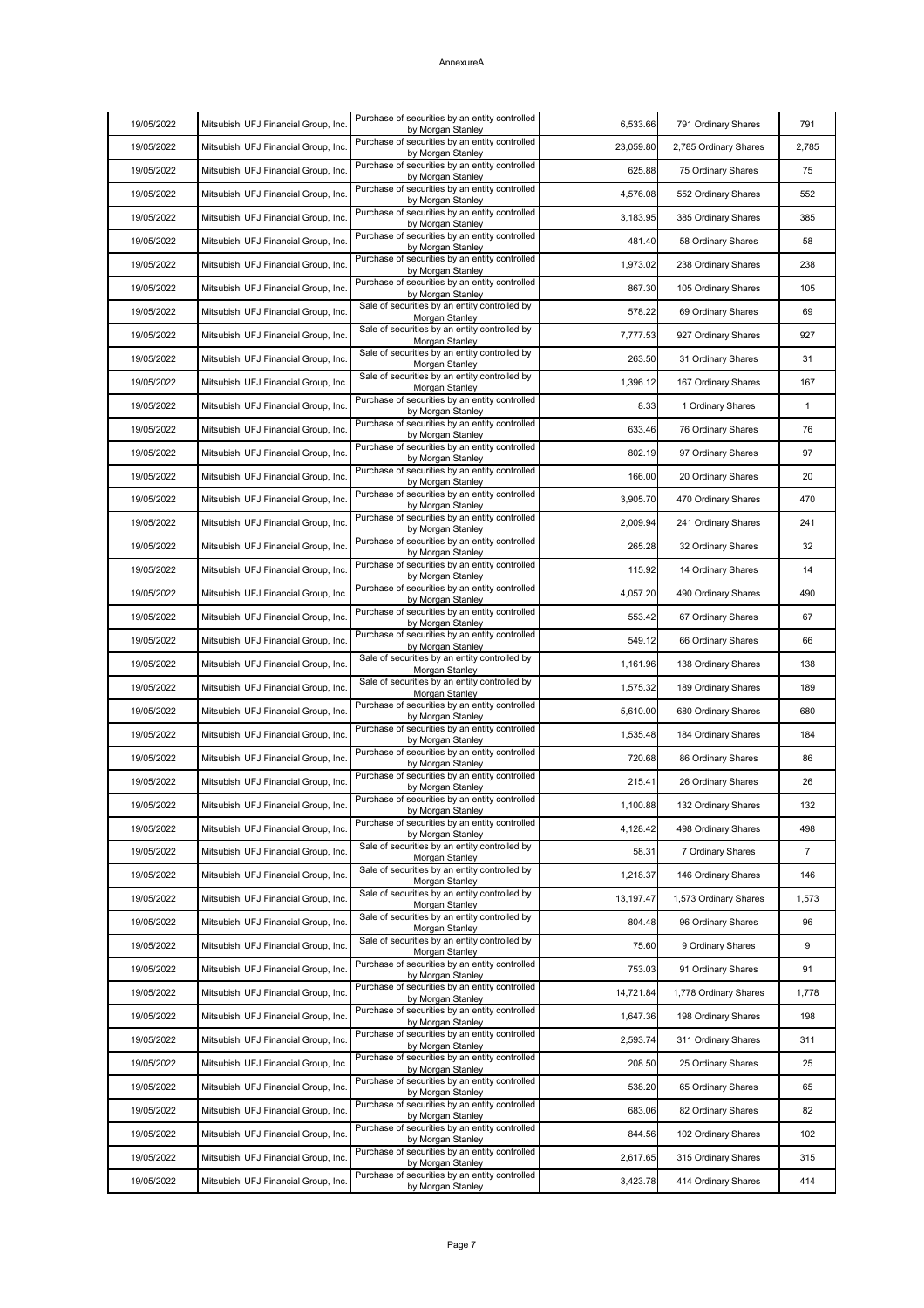| 19/05/2022 | Mitsubishi UFJ Financial Group, Inc. | Purchase of securities by an entity controlled<br>by Morgan Stanley | 142.29     | 17 Ordinary Shares     | 17             |
|------------|--------------------------------------|---------------------------------------------------------------------|------------|------------------------|----------------|
| 19/05/2022 | Mitsubishi UFJ Financial Group, Inc. | Purchase of securities by an entity controlled<br>by Morgan Stanley | 191,831.04 | 23,168 Ordinary Shares | 23,168         |
| 19/05/2022 | Mitsubishi UFJ Financial Group, Inc. | Sale of securities by an entity controlled by<br>Morgan Stanley     | 564.14     | 67 Ordinary Shares     | 67             |
| 19/05/2022 | Mitsubishi UFJ Financial Group, Inc. | Sale of securities by an entity controlled by<br>Morgan Stanley     | 866.32     | 104 Ordinary Shares    | 104            |
| 19/05/2022 | Mitsubishi UFJ Financial Group, Inc. | Purchase of securities by an entity controlled<br>by Morgan Stanley | 2,662.40   | 320 Ordinary Shares    | 320            |
| 19/05/2022 | Mitsubishi UFJ Financial Group, Inc. | Purchase of securities by an entity controlled<br>by Morgan Stanley | 937.44     | 112 Ordinary Shares    | 112            |
| 19/05/2022 | Mitsubishi UFJ Financial Group, Inc. | Purchase of securities by an entity controlled<br>by Morgan Stanley | 587.53     | 71 Ordinary Shares     | 71             |
| 19/05/2022 | Mitsubishi UFJ Financial Group, Inc. | Purchase of securities by an entity controlled<br>by Morgan Stanley | 4,250.78   | 514 Ordinary Shares    | 514            |
| 19/05/2022 | Mitsubishi UFJ Financial Group, Inc. | Purchase of securities by an entity controlled<br>by Morgan Stanley | 1,017.21   | 123 Ordinary Shares    | 123            |
| 19/05/2022 | Mitsubishi UFJ Financial Group, Inc. | Purchase of securities by an entity controlled<br>by Morgan Stanley | 5,170.76   | 626 Ordinary Shares    | 626            |
| 19/05/2022 | Mitsubishi UFJ Financial Group, Inc. | Purchase of securities by an entity controlled<br>by Morgan Stanley | 1,401.12   | 168 Ordinary Shares    | 168            |
| 19/05/2022 | Mitsubishi UFJ Financial Group, Inc. | Sale of securities by an entity controlled by<br>Morgan Stanley     | 605.52     | 72 Ordinary Shares     | 72             |
| 19/05/2022 | Mitsubishi UFJ Financial Group, Inc. | Sale of securities by an entity controlled by<br>Morgan Stanley     | 237.16     | 28 Ordinary Shares     | 28             |
| 19/05/2022 | Mitsubishi UFJ Financial Group, Inc. | Purchase of securities by an entity controlled<br>by Morgan Stanley | 4,462.92   | 539 Ordinary Shares    | 539            |
| 19/05/2022 | Mitsubishi UFJ Financial Group, Inc. | Purchase of securities by an entity controlled<br>by Morgan Stanley | 1,379.40   | 165 Ordinary Shares    | 165            |
| 19/05/2022 | Mitsubishi UFJ Financial Group, Inc. | Purchase of securities by an entity controlled<br>by Morgan Stanley | 1,833.72   | 222 Ordinary Shares    | 222            |
| 19/05/2022 | Mitsubishi UFJ Financial Group, Inc. | Purchase of securities by an entity controlled<br>by Morgan Stanley | 2,310.00   | 280 Ordinary Shares    | 280            |
| 19/05/2022 | Mitsubishi UFJ Financial Group, Inc. | Purchase of securities by an entity controlled<br>by Morgan Stanley | 2,128.50   | 258 Ordinary Shares    | 258            |
| 19/05/2022 | Mitsubishi UFJ Financial Group, Inc. | Purchase of securities by an entity controlled<br>by Morgan Stanley | 2,623.95   | 315 Ordinary Shares    | 315            |
| 19/05/2022 | Mitsubishi UFJ Financial Group, Inc. | Purchase of securities by an entity controlled<br>by Morgan Stanley | 1,459.86   | 174 Ordinary Shares    | 174            |
| 19/05/2022 | Mitsubishi UFJ Financial Group, Inc. | Purchase of securities by an entity controlled<br>by Morgan Stanley | 2,502.07   | 302 Ordinary Shares    | 302            |
| 19/05/2022 | Mitsubishi UFJ Financial Group, Inc. | Sale of securities by an entity controlled by<br>Morgan Stanley     | 1,495.65   | 177 Ordinary Shares    | 177            |
| 19/05/2022 | Mitsubishi UFJ Financial Group, Inc. | Sale of securities by an entity controlled by<br>Morgan Stanley     | 17.00      | 2 Ordinary Shares      | $\overline{2}$ |
| 19/05/2022 | Mitsubishi UFJ Financial Group, Inc. | Sale of securities by an entity controlled by<br>Morgan Stanley     | 683.88     | 82 Ordinary Shares     | 82             |
| 19/05/2022 | Mitsubishi UFJ Financial Group, Inc. | Sale of securities by an entity controlled by<br>Morgan Stanley     | 500.40     | 60 Ordinary Shares     | 60             |
| 19/05/2022 | Mitsubishi UFJ Financial Group, Inc. | Purchase of securities by an entity controlled<br>by Morgan Stanley | 1,842.60   | 222 Ordinary Shares    | 222            |
| 19/05/2022 | Mitsubishi UFJ Financial Group, Inc. | Purchase of securities by an entity controlled<br>by Morgan Stanley | 597.60     | 72 Ordinary Shares     | 72             |
| 19/05/2022 | Mitsubishi UFJ Financial Group, Inc. | Purchase of securities by an entity controlled<br>by Morgan Stanley | 521.64     | 63 Ordinary Shares     | 63             |
| 19/05/2022 | Mitsubishi UFJ Financial Group, Inc. | Purchase of securities by an entity controlled<br>by Morgan Stanley | 2,257.60   | 272 Ordinary Shares    | 272            |
| 19/05/2022 | Mitsubishi UFJ Financial Group, Inc. | Purchase of securities by an entity controlled<br>by Morgan Stanley | 6,715.08   | 811 Ordinary Shares    | 811            |
| 19/05/2022 | Mitsubishi UFJ Financial Group, Inc. | Purchase of securities by an entity controlled<br>by Morgan Stanley | 1,479.18   | 178 Ordinary Shares    | 178            |
| 19/05/2022 | Mitsubishi UFJ Financial Group, Inc. | Purchase of securities by an entity controlled<br>by Morgan Stanley | 729.52     | 88 Ordinary Shares     | 88             |
| 19/05/2022 | Mitsubishi UFJ Financial Group, Inc. | Purchase of securities by an entity controlled<br>by Morgan Stanley | 3,419.64   | 413 Ordinary Shares    | 413            |
| 19/05/2022 | Mitsubishi UFJ Financial Group, Inc. | Purchase of securities by an entity controlled<br>by Morgan Stanley | 251.10     | 30 Ordinary Shares     | 30             |
| 19/05/2022 | Mitsubishi UFJ Financial Group, Inc. | Purchase of securities by an entity controlled<br>by Morgan Stanley | 3,436.16   | 416 Ordinary Shares    | 416            |
| 19/05/2022 | Mitsubishi UFJ Financial Group, Inc. | Purchase of securities by an entity controlled<br>by Morgan Stanley | 1,827.67   | 221 Ordinary Shares    | 221            |
| 19/05/2022 | Mitsubishi UFJ Financial Group, Inc. | Purchase of securities by an entity controlled<br>by Morgan Stanley | 647.01     | 78 Ordinary Shares     | 78             |
| 19/05/2022 | Mitsubishi UFJ Financial Group, Inc. | Sale of securities by an entity controlled by<br>Morgan Stanley     | 16.98      | 2 Ordinary Shares      | $\overline{2}$ |
| 19/05/2022 | Mitsubishi UFJ Financial Group, Inc. | Sale of securities by an entity controlled by<br>Morgan Stanley     | 909.06     | 109 Ordinary Shares    | 109            |
| 19/05/2022 | Mitsubishi UFJ Financial Group, Inc. | Sale of securities by an entity controlled by<br>Morgan Stanley     | 983.97     | 117 Ordinary Shares    | 117            |
| 19/05/2022 | Mitsubishi UFJ Financial Group, Inc. | Purchase of securities by an entity controlled<br>by Morgan Stanley | 8.34       | 1 Ordinary Shares      | $\mathbf{1}$   |
| 19/05/2022 | Mitsubishi UFJ Financial Group, Inc. | Purchase of securities by an entity controlled<br>by Morgan Stanley | 922.97     | 111 Ordinary Shares    | 111            |
| 19/05/2022 | Mitsubishi UFJ Financial Group, Inc. | Purchase of securities by an entity controlled<br>by Morgan Stanley | 1,628.25   | 195 Ordinary Shares    | 195            |
| 19/05/2022 | Mitsubishi UFJ Financial Group, Inc. | Purchase of securities by an entity controlled<br>by Morgan Stanley | 1,637.07   | 197 Ordinary Shares    | 197            |
| 19/05/2022 | Mitsubishi UFJ Financial Group, Inc. | Purchase of securities by an entity controlled<br>by Morgan Stanley | 699.30     | 84 Ordinary Shares     | 84             |
| 19/05/2022 | Mitsubishi UFJ Financial Group, Inc. | Purchase of securities by an entity controlled<br>by Morgan Stanley | 41.60      | 5 Ordinary Shares      | 5              |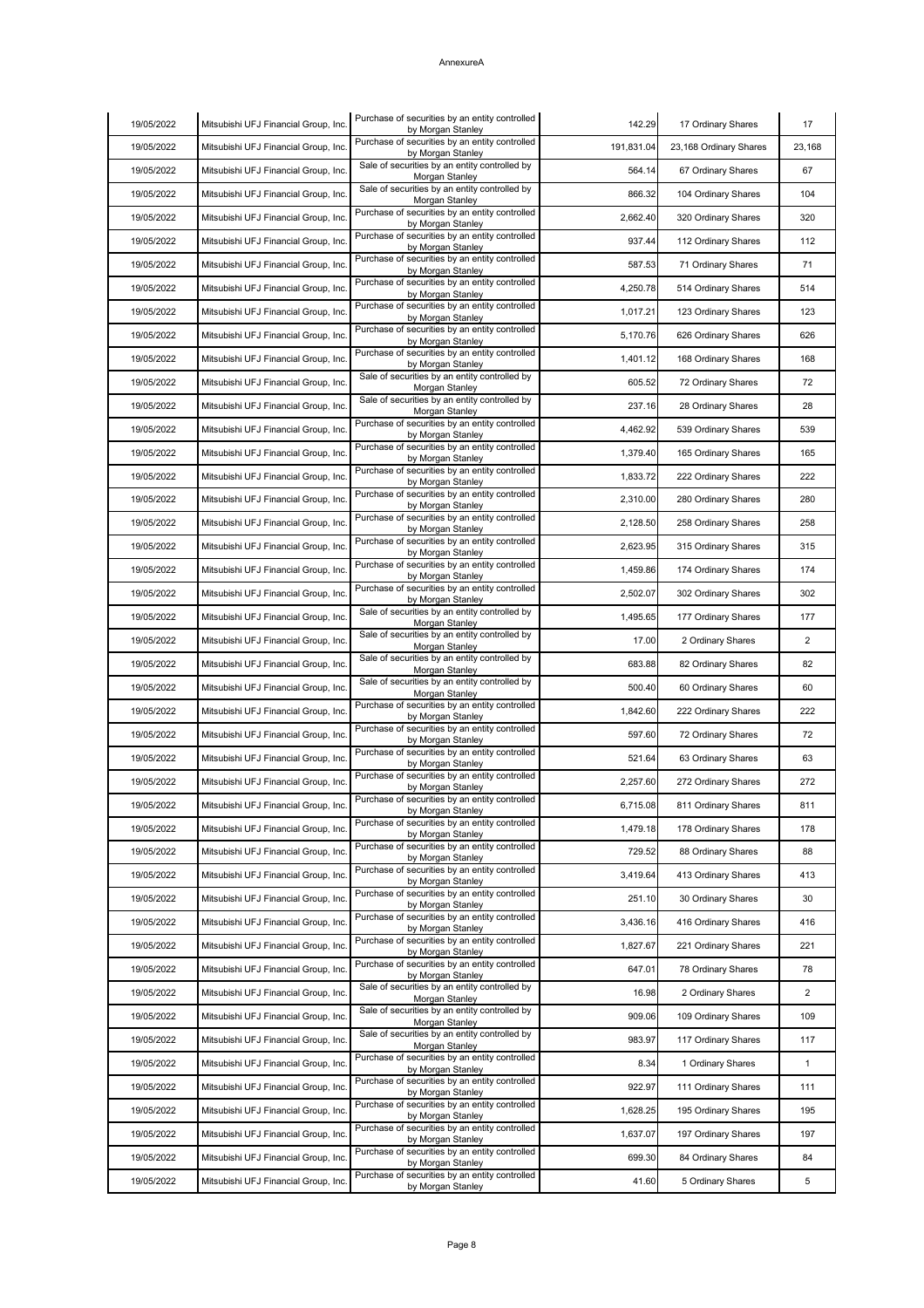| 19/05/2022 | Mitsubishi UFJ Financial Group, Inc. | Purchase of securities by an entity controlled<br>by Morgan Stanley               | 956.80   | 115 Ordinary Shares       | 115       |
|------------|--------------------------------------|-----------------------------------------------------------------------------------|----------|---------------------------|-----------|
| 19/05/2022 | Mitsubishi UFJ Financial Group, Inc. | Purchase of securities by an entity controlled<br>by Morgan Stanley               | 1,362.68 | 163 Ordinary Shares       | 163       |
| 19/05/2022 | Mitsubishi UFJ Financial Group, Inc. | Purchase of securities by an entity controlled<br>by Morgan Stanley               | 565.76   | 68 Ordinary Shares        | 68        |
| 19/05/2022 | Mitsubishi UFJ Financial Group, Inc. | Collateral Received by an entity controlled by<br>Morgan Stanley - see Annexure B | N/A      | 3,629,949 Ordinary Shares | 3,629,949 |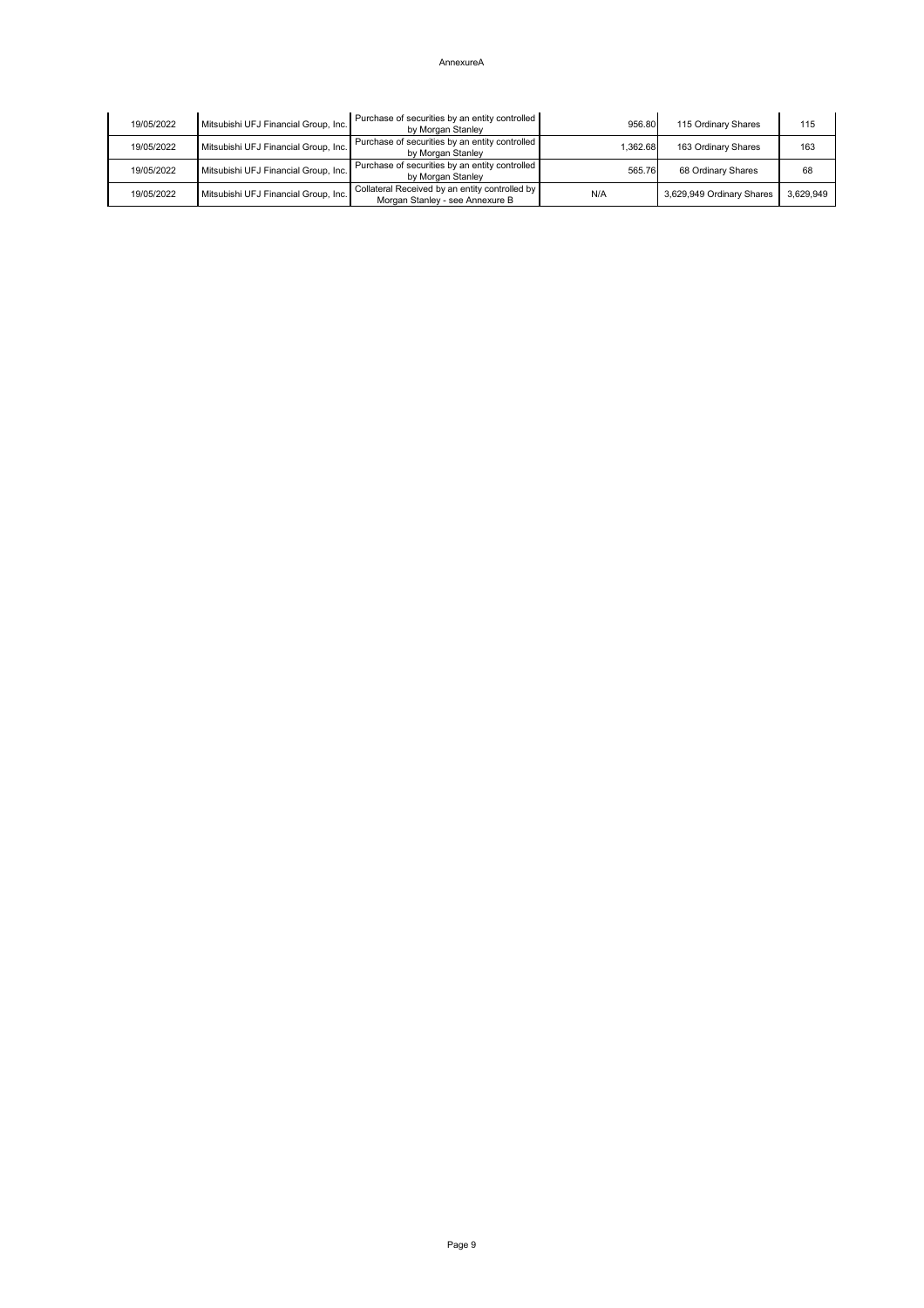## AnnexureB

This is annexure B of 2 pages referred to in Form 604, Notice of change of interest of substantial holder dated 24 May 2022

R. Sakunna

Authorised signatory Dated 24 May 2022

| Schedule                                                                                                                                                                                                                      |                                                                                                                                                     |  |
|-------------------------------------------------------------------------------------------------------------------------------------------------------------------------------------------------------------------------------|-----------------------------------------------------------------------------------------------------------------------------------------------------|--|
| Type of Agreement                                                                                                                                                                                                             | International Prime Brokerage Agreement                                                                                                             |  |
| <b>Parties to agreement</b>                                                                                                                                                                                                   | Morgan Stanley & Co. International plc for itself and as agent and trustee for and on behalf of the other Morgan Stanley Companies and REGAL TASMAN |  |
|                                                                                                                                                                                                                               | <b>MARKET NEUTRAL FUND</b>                                                                                                                          |  |
| <b>Transfer Date</b>                                                                                                                                                                                                          | 20220519;                                                                                                                                           |  |
| <b>Holder of Voting Rights</b>                                                                                                                                                                                                | Prime broker has the right to vote securities rehypothecated from the Client.                                                                       |  |
| Are there any restrictions on voting rights?                                                                                                                                                                                  | <del>Yes/</del> No                                                                                                                                  |  |
| If yes, detail Not applicable                                                                                                                                                                                                 |                                                                                                                                                     |  |
| Scheduled Return Date (if any)                                                                                                                                                                                                | Open                                                                                                                                                |  |
| Does the borrower have the right to return early?                                                                                                                                                                             | Yes/No                                                                                                                                              |  |
| If yes, detail Prime broker may return shares which were rehypothecated from the client at any time.                                                                                                                          |                                                                                                                                                     |  |
| Does the lender have the right to recall early?                                                                                                                                                                               | Yes/No                                                                                                                                              |  |
| If yes, detail Prime broker will be required to return to the client shares rehypothecated from the client's account upon a sale of those shares by the client.                                                               |                                                                                                                                                     |  |
| Will the securities be returned on settlement?                                                                                                                                                                                | Yes <del>/No</del>                                                                                                                                  |  |
| If yes, detail any exceptions Upon an Event of Default, the default market value of all Equivalent Securities to be delivered will be determined and on the basis of the amounts so established, an account shall be taken of |                                                                                                                                                     |  |
| from each party to the other. The amounts due from one party shall be set off against the amounts due from the other party and only the balance of the account shall be payable.                                              |                                                                                                                                                     |  |

| <b>Schedule</b>                                                                                                                                                                  |                                                                                                                                                                                                                               |  |
|----------------------------------------------------------------------------------------------------------------------------------------------------------------------------------|-------------------------------------------------------------------------------------------------------------------------------------------------------------------------------------------------------------------------------|--|
| Type of Agreement                                                                                                                                                                | International Prime Brokerage Agreement                                                                                                                                                                                       |  |
|                                                                                                                                                                                  | Morgan Stanley & Co. International plc for itself and as agent and trustee for and on behalf of the other Morgan Stanley Companies and TOTUS CAPITAL                                                                          |  |
| <b>Parties to agreement</b>                                                                                                                                                      | PTY LTD AS TRUSTEE FOR TOTUS ALPHA FUND                                                                                                                                                                                       |  |
| <b>Transfer Date</b>                                                                                                                                                             | 20220519;                                                                                                                                                                                                                     |  |
| <b>Holder of Voting Rights</b>                                                                                                                                                   | Prime broker has the right to vote securities rehypothecated from the Client.                                                                                                                                                 |  |
| Are there any restrictions on voting rights?                                                                                                                                     | <del>Yes/</del> No                                                                                                                                                                                                            |  |
| If yes, detail Not applicable                                                                                                                                                    |                                                                                                                                                                                                                               |  |
| <b>Scheduled Return Date (if any)</b>                                                                                                                                            | Open                                                                                                                                                                                                                          |  |
| Does the borrower have the right to return early?                                                                                                                                | Yes <del>/No</del>                                                                                                                                                                                                            |  |
| If yes, detail Prime broker may return shares which were rehypothecated from the client at any time.                                                                             |                                                                                                                                                                                                                               |  |
| Does the lender have the right to recall early?                                                                                                                                  | Yes/No                                                                                                                                                                                                                        |  |
| If yes, detail Prime broker will be required to return to the client shares rehypothecated from the client's account upon a sale of those shares by the client.                  |                                                                                                                                                                                                                               |  |
| Will the securities be returned on settlement?                                                                                                                                   | Yes/No                                                                                                                                                                                                                        |  |
|                                                                                                                                                                                  | If yes, detail any exceptions Upon an Event of Default, the default market value of all Equivalent Securities to be delivered will be determined and on the basis of the amounts so established, an account shall be taken of |  |
| from each party to the other. The amounts due from one party shall be set off against the amounts due from the other party and only the balance of the account shall be payable. |                                                                                                                                                                                                                               |  |

#### **Annexure B**

| Schedule                 |                                                              |
|--------------------------|--------------------------------------------------------------|
| Type of .<br>* Agreemen. | Rrokerage Agreement<br>n Drim<br>ernation:<br>ਸਾਖਾ<br>------ |
|                          |                                                              |

*The below schedules are based on the relevant standard agreements. The entity filing the report will, if requested by the company or responsible entity to whom the prescribed form must be given or ASIC, give a copy of the agreement to the company, responsible entity or ASIC.*

| <b>Parties to agreement</b>                                                                                                                                                      | Morgan Stanley & Co. International plc for itself and as agent and trustee for and on behalf of the other Morgan Stanley Companies and TOTUS ALPHA                                                                            |  |  |
|----------------------------------------------------------------------------------------------------------------------------------------------------------------------------------|-------------------------------------------------------------------------------------------------------------------------------------------------------------------------------------------------------------------------------|--|--|
|                                                                                                                                                                                  | <b>OFFSHORE FUND</b>                                                                                                                                                                                                          |  |  |
| <b>Transfer Date</b>                                                                                                                                                             | 20220511;                                                                                                                                                                                                                     |  |  |
| <b>Holder of Voting Rights</b>                                                                                                                                                   | Prime broker has the right to vote securities rehypothecated from the Client.                                                                                                                                                 |  |  |
| Are there any restrictions on voting rights?                                                                                                                                     | <del>Yes/</del> No                                                                                                                                                                                                            |  |  |
| If yes, detail Not applicable                                                                                                                                                    |                                                                                                                                                                                                                               |  |  |
| Scheduled Return Date (if any)                                                                                                                                                   | Open                                                                                                                                                                                                                          |  |  |
| Does the borrower have the right to return early?                                                                                                                                | Yes/ <del>No</del>                                                                                                                                                                                                            |  |  |
| If yes, detail Prime broker may return shares which were rehypothecated from the client at any time.                                                                             |                                                                                                                                                                                                                               |  |  |
| Does the lender have the right to recall early?                                                                                                                                  | Yes <del>/No</del>                                                                                                                                                                                                            |  |  |
| If yes, detail Prime broker will be required to return to the client shares rehypothecated from the client's account upon a sale of those shares by the client.                  |                                                                                                                                                                                                                               |  |  |
| Will the securities be returned on settlement?                                                                                                                                   | Yes <del>/No</del>                                                                                                                                                                                                            |  |  |
|                                                                                                                                                                                  | If yes, detail any exceptions Upon an Event of Default, the default market value of all Equivalent Securities to be delivered will be determined and on the basis of the amounts so established, an account shall be taken of |  |  |
| from each party to the other. The amounts due from one party shall be set off against the amounts due from the other party and only the balance of the account shall be payable. |                                                                                                                                                                                                                               |  |  |

| <b>Schedule</b>                                                                                                                                                                  |                                                                                                                                                                                                                               |  |
|----------------------------------------------------------------------------------------------------------------------------------------------------------------------------------|-------------------------------------------------------------------------------------------------------------------------------------------------------------------------------------------------------------------------------|--|
| <b>Type of Agreement</b>                                                                                                                                                         | International Prime Brokerage Agreement                                                                                                                                                                                       |  |
| <b>Parties to agreement</b>                                                                                                                                                      | Morgan Stanley & Co. International plc for itself and as agent and trustee for and on behalf of the other Morgan Stanley Companies and EQUITY TRUSTEES                                                                        |  |
|                                                                                                                                                                                  | LIMITED AS TRUSTEE FOR L1 CAPITAL LONG SHORT FUND                                                                                                                                                                             |  |
| <b>Transfer Date</b>                                                                                                                                                             | 20220519;                                                                                                                                                                                                                     |  |
| <b>Holder of Voting Rights</b>                                                                                                                                                   | Prime broker has the right to vote securities rehypothecated from the Client.                                                                                                                                                 |  |
| Are there any restrictions on voting rights?                                                                                                                                     | <del>Yes/</del> No                                                                                                                                                                                                            |  |
| If yes, detail Not applicable                                                                                                                                                    |                                                                                                                                                                                                                               |  |
| <b>Scheduled Return Date (if any)</b>                                                                                                                                            | Open                                                                                                                                                                                                                          |  |
| Does the borrower have the right to return early?                                                                                                                                | Yes <del>/No</del>                                                                                                                                                                                                            |  |
| If yes, detail Prime broker may return shares which were rehypothecated from the client at any time.                                                                             |                                                                                                                                                                                                                               |  |
| Does the lender have the right to recall early?                                                                                                                                  | Yes <del>/No</del>                                                                                                                                                                                                            |  |
| If yes, detail Prime broker will be required to return to the client shares rehypothecated from the client's account upon a sale of those shares by the client.                  |                                                                                                                                                                                                                               |  |
| Will the securities be returned on settlement?                                                                                                                                   | Yes <del>/No</del>                                                                                                                                                                                                            |  |
|                                                                                                                                                                                  | If yes, detail any exceptions Upon an Event of Default, the default market value of all Equivalent Securities to be delivered will be determined and on the basis of the amounts so established, an account shall be taken of |  |
| from each party to the other. The amounts due from one party shall be set off against the amounts due from the other party and only the balance of the account shall be payable. |                                                                                                                                                                                                                               |  |

| <b>Schedule</b>                              |                                                                                                                                                                             |  |
|----------------------------------------------|-----------------------------------------------------------------------------------------------------------------------------------------------------------------------------|--|
| <b>Type of Agreement</b>                     | International Prime Brokerage Agreement                                                                                                                                     |  |
| <b>Parties to agreement</b>                  | Morgan Stanley & Co. International plc for itself and as agent and trustee for and on behalf of the other Morgan Stanley Companies and L1 LONG SHORT<br><b>FUND LIMITED</b> |  |
| <b>Transfer Date</b>                         | 20220519;                                                                                                                                                                   |  |
| <b>Holder of Voting Rights</b>               | Prime broker has the right to vote securities rehypothecated from the Client.                                                                                               |  |
| Are there any restrictions on voting rights? | Yes/No                                                                                                                                                                      |  |

Ryuichiro Sakuma